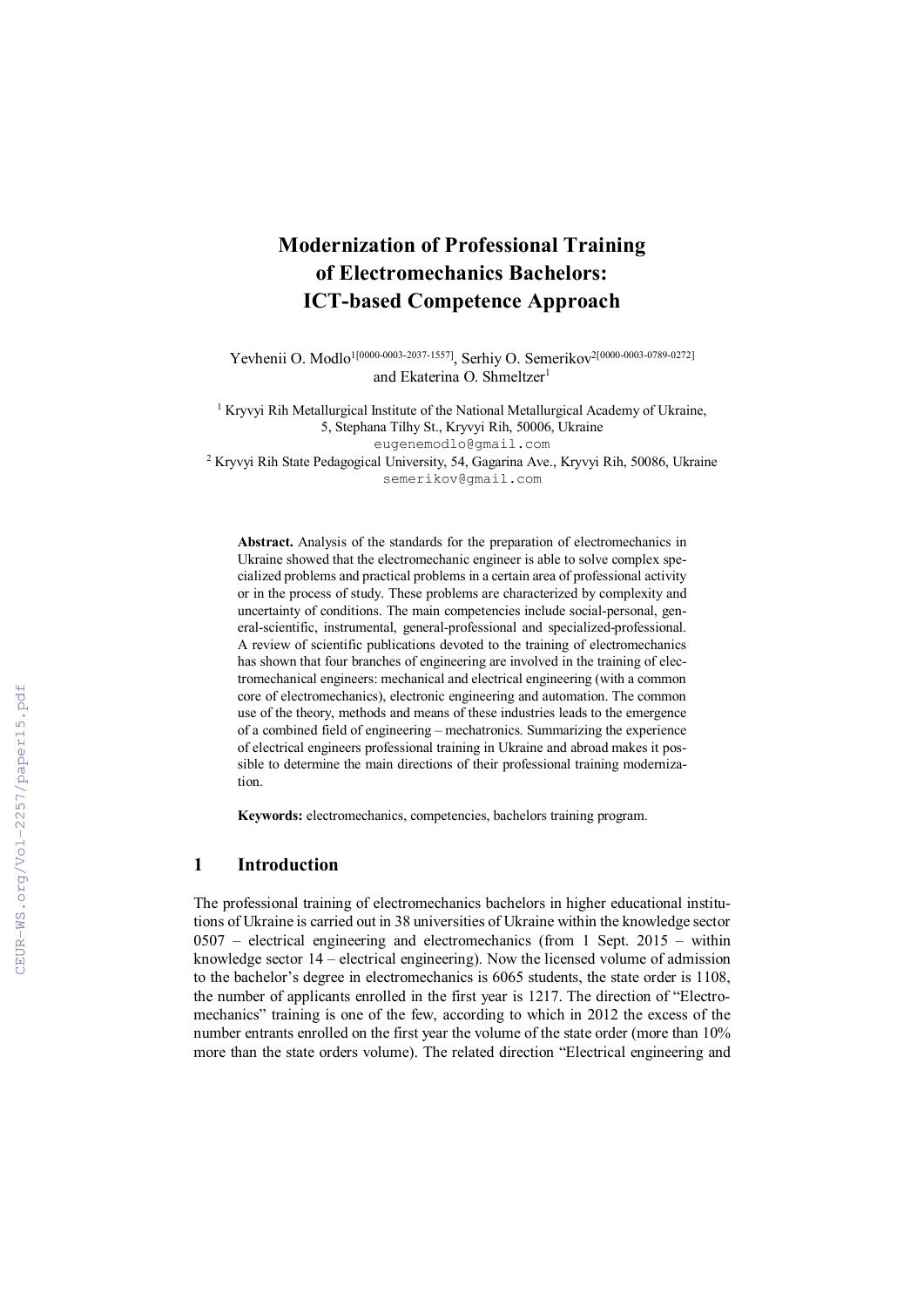electrotechnology" is also state and socially significant (Fig. 1). According to the Resolution of the Cabinet of Ministers of Ukraine No. 266 dated April 29, 2015, these directions are united in specialty 141 "Electricity, electrical engineering and electromechanics".



Fig. 1. The value of the state order in the areas of knowledge preparation 0507 – electrical engineering and electromechanics (according to [3])

# 2 General and professional competence of electrical engineers in Ukraine

The components of the sectoral standard of higher education in Ukraine (educationalprofessional program [22] and educational qualification characteristic [23] and ways of diagnosing the quality of higher education) are approved by the Order of the Ministry of Education and Science of Ukraine dated November 12, 2014, No. 1308. According to Educational qualification characteristics of the bachelor of electromechanics, graduates of the bachelor's degree have the qualification 2149.2 – junior electrical engineer with a generalized object of activity – "electric machines and apparatuses, electric drives, electric transport, electromechanics and systems, complexes, devices and equipment" [22, p. 6]. According to [5], electromechanical engineers have to be prepared for the development, maintenance and installation of automated, servomechanical and other electromechanical systems, in particular testing of prototype equipment, production and operational tests, system analysis, maintenance procedures, reports preparation.

Native bachelor of electromechanics should be prepared for these types of work in the processing industry field: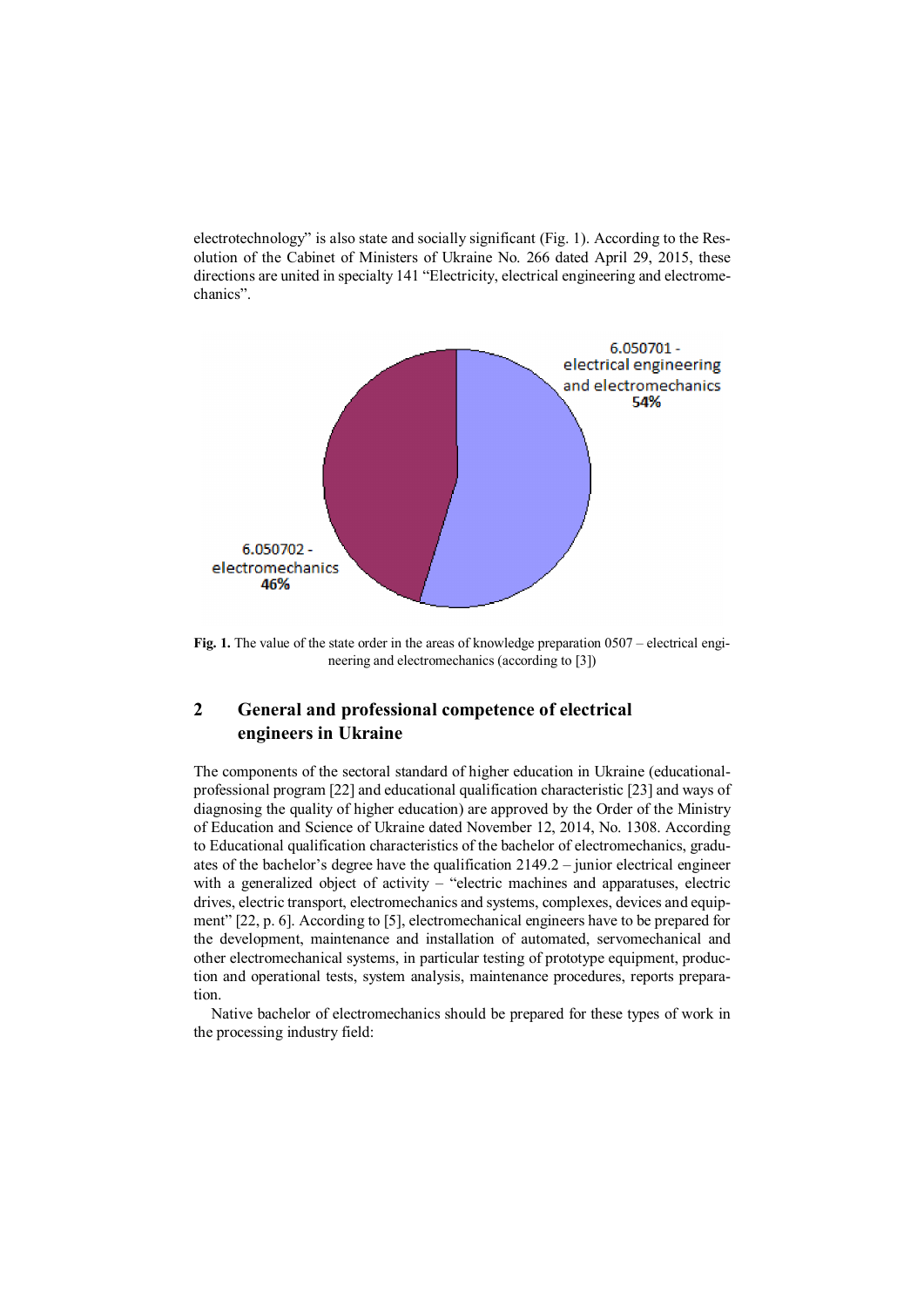- 1. electric equipment production: electric motors, generators, transformers, distribution and control equipment, electric household appliances and other electric equipment;
- 2. production of machinery and general purpose equipment: engines and turbines, hydraulic and pneumatic equipment, bearings, gearing, mechanical gears and drives, lifting and handling equipment, manual electromechanical and pneumatic tools, industrial refrigeration and ventilation equipment;
- 3. metal-working machinery and machine tools production, machinery and metallurgical equipment, mining and construction, food and beverage manufacturing, tobacco processing, textile, sewing, fur and leather goods, paper and cardboard, plastics and rubber;
- 4. motor vehicles manufacturing, trailers and semitrailers: units, parts and accessories for motor vehicles, electric and electronic equipment, etc.;
- 5. other vehicles manufacturing: vessels and floating structures construction, pleasure and sports boats, railway locomotives and rolling stock, military vehicles, other vehicles and equipment:
- 6. repair and installation of machinery and equipment: repair and maintenance of finished metal products, machinery and equipment of industrial purpose, electrical equipment, ships and boats, other vehicles, other machinery and equipment, installation and installation of machinery and equipment.

According to Level 6 of the National Qualification Framework, a junior electromechanic is able to solve complex specialized problems and practical problems in a particular field of professional activity or in the process of learning that involves the application of certain theories and methods of the corresponding science and it's characterized by complexity and uncertainty of the conditions.

The description of the qualification level of the bachelor of electromechanics includes:

#### 1. *knowledge*:

- ─ conceptual knowledge gained in the process of learning and professional activity, including certain knowledge of contemporary achievements;
- critical understanding of the basic theories, principles, methods and concepts in teaching and professional activities;

#### 2. *abilities*:

- ─ solving unpredictable tasks and problems in specialized areas of professional activity or training, which involves the collection and interpretation of information (data), the choice of methods and tools, the application of innovative approaches;
- 3. *communication skills*:
- ─ reporting to specialists and non-specialists of information, ideas, problems, decisions and own experience in the field of professional activity;
- ─ the ability to effectively formulate a communication strategy;
- 4. *ability of autonomy and responsibility*: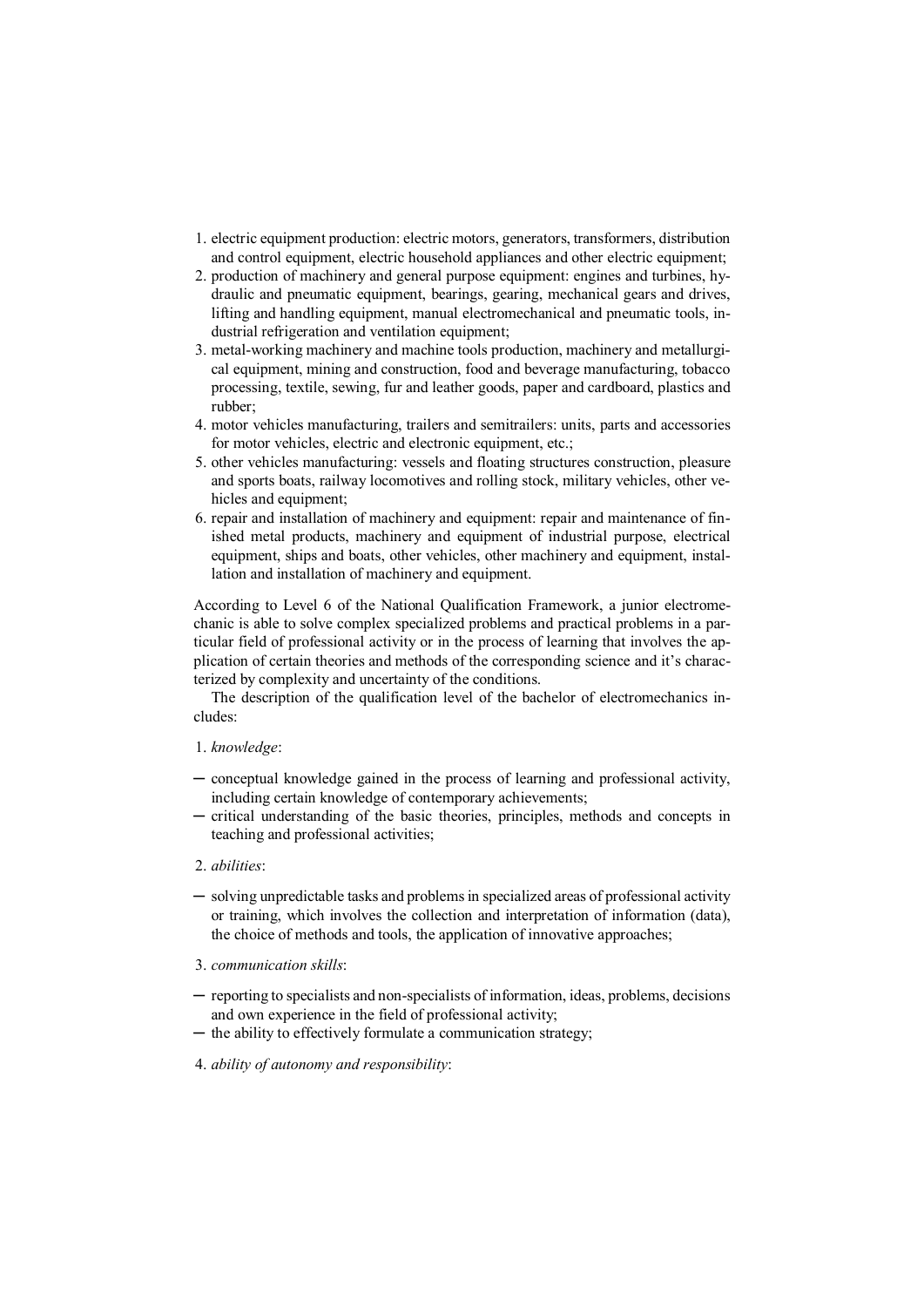- ─ complex actions or projects manegement, responsibility and decision-making in unpredictable conditions;
- ─ responsibility for the professional development of individuals and / or groups of people;
- ─ ability to further study with a high level of autonomy.

For this purpose the bachelor of electromechanics should acquire the following production functions [23, p. 14-15]:

- ─ *research*  aimed at the collection, processing, analysis and systematization of scientific and technical information on the direction of work and its use for creative decision-making of research tasks on the basis of scientific and heuristic methods);
- ─ *design (design and development)*  the function is aimed at carrying out a purposeful sequence of actions for the synthesis of systems or their individual components, the development of documentation necessary for the implementation and use of objects and processes;
- ─ *organizational*  is aimed at streamlining the structure and interaction of the constituent elements of the system in order to reduce uncertainty, as well as increase the efficiency of the use of resources and time;
- ─ *managerial*  aimed at achieving the goal, ensuring the sustainable functioning and development of systems through information exchange;
- ─ *technological*  aimed at realizing the goal of known algorithms;
- ─ *control*  is aimed at exercising control within the scope of its professional activities in the scope of official duties;
- ─ *prognostic*  a function that provides the opportunity, on the basis of analysis and synthesis, to carry out predictions in professional activity;
- ─ *technical*  aimed at performing technical work in professional activities.

The junior electrician is also able to perform the following professional work:

- ─ professionals in electric engineering field: Major Electromechanical Captain, Major Electromechanic-Commander, Power-Engineer;
- ─ professionals in other engineering fields: electrician, junior electrician, mining engineer, engineer, engineer for the introduction of new equipment and technology, engineer for system management and maintenance, engineer-designer, repair engineer, engineer for metrology, engineer in the organization of operation and repair, engineer of production preparation;
- ─ Electrical technicians: electromechanician, ship electromechanician, electromechanician of the vessel electrical equipment, electromechanician of the underwater vehicle, group transloading machines electromechanician, electromechanician of lifting installations, electromechanics of underground sections, electromechanicianmentors, telecommunication electromechanincian, electromechanician dispatcher, district electrician, shopfloor electrician, electricsman;
- ─ technical specialists in the field of extractive industry and metallurgy, technicianelectromechanicians mining;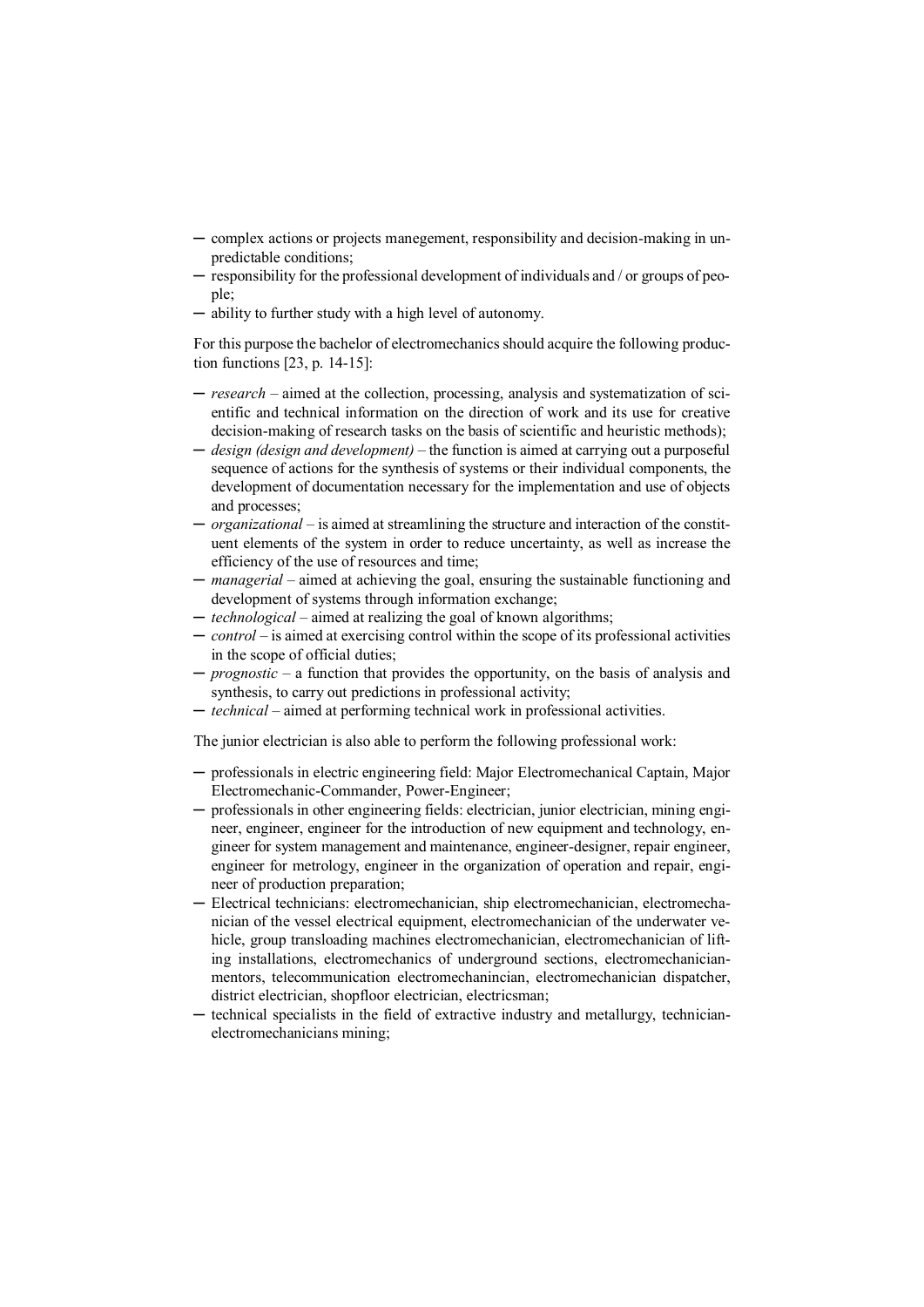─ ships specialists: electromechanician of the group fleet, electromechanics of the linear fleet, mechanic (electromechanician) (ship) – skipper, authorized to accept ships from shipbuilding factories.

The basic competencies determined by the educational qualification characteristics of electromechanics bachelor include the following: social-personal, general-scientific, instrumental, general-professional and specialized-professional.

National Center for Educational Statistics of the US Department of Education branch of knowledge 0507 – Electrical engineering and electromechanics are divided into separate branches of knowledge: 15.03 – Electrical Engineering Technologies and 15.04 – Electromechanical Instrumentation and Maintenance Technologies [5]. The following areas of training are included in the field of knowledge 15.04: biomedical technologies, electromechanical technologies and electromechanical engineering, measuring instruments, robotics technologies, automation technologies, electromechanical measuring instruments and their servicing.

Thus, in the training of electromechanical engineers, four branches of engineering are involved: mechanical and electrical engineering (with a common core of electromechanics), electronic engineering and automation. The common use of the theory, methods and means of these industries leads to the emergence of a combined field of engineering – mechatronics (Fig. 2).

Uday Shanker Dixit defines mechatronics as "a synergetic integration of mechanical engineering with electrotechnics and / or electronics, and possibly with other disciplines, for the purpose of designing, manufacturing, operating and maintaining a product" [6, p. 75].

Despite the lack of a holistic study of the process of training engineers-electromechanics in domestic and foreign works, some components of this process were considered in a number of theses devoted to the training of electricians.

Giuzel S. Sagdeeva distinguishes the general intellectual qualities of the engineer's personality on the operation of electrical devices: ability to concentrate attention, ability to allocate essential features, ability to make a deliberate decision in a difficult technical situation, ability to manage and organize the work of personnel, ability to work with schemes and drawings, content in the memory of devices, models and devices, the ability to self-improvement [39, p. 9].

These qualities of an engineer's personality are the result of the formation of intellectual competence, the acquisition of which provides the basis for: the development of students of all components of the content of education; solving various life and professional problems; overcoming stereotypes and patterns of thinking; development of abilities to flexible variational perception and assessment of events occurring; reflection and consolidation of the experience of effective activity and success in a competitive environment. Sagdeeva's intellectual competence is defined as "metastability, which, by defining the degree of development by the subject of a certain domain, is characterized by a special type of organization of subject-specific knowledge and effective decision-making strategies in this subject area", distinguishing in its structure the following components: motivational, cognitive and metacognitive. The components of the motivational component are: readiness of students for self-education and development;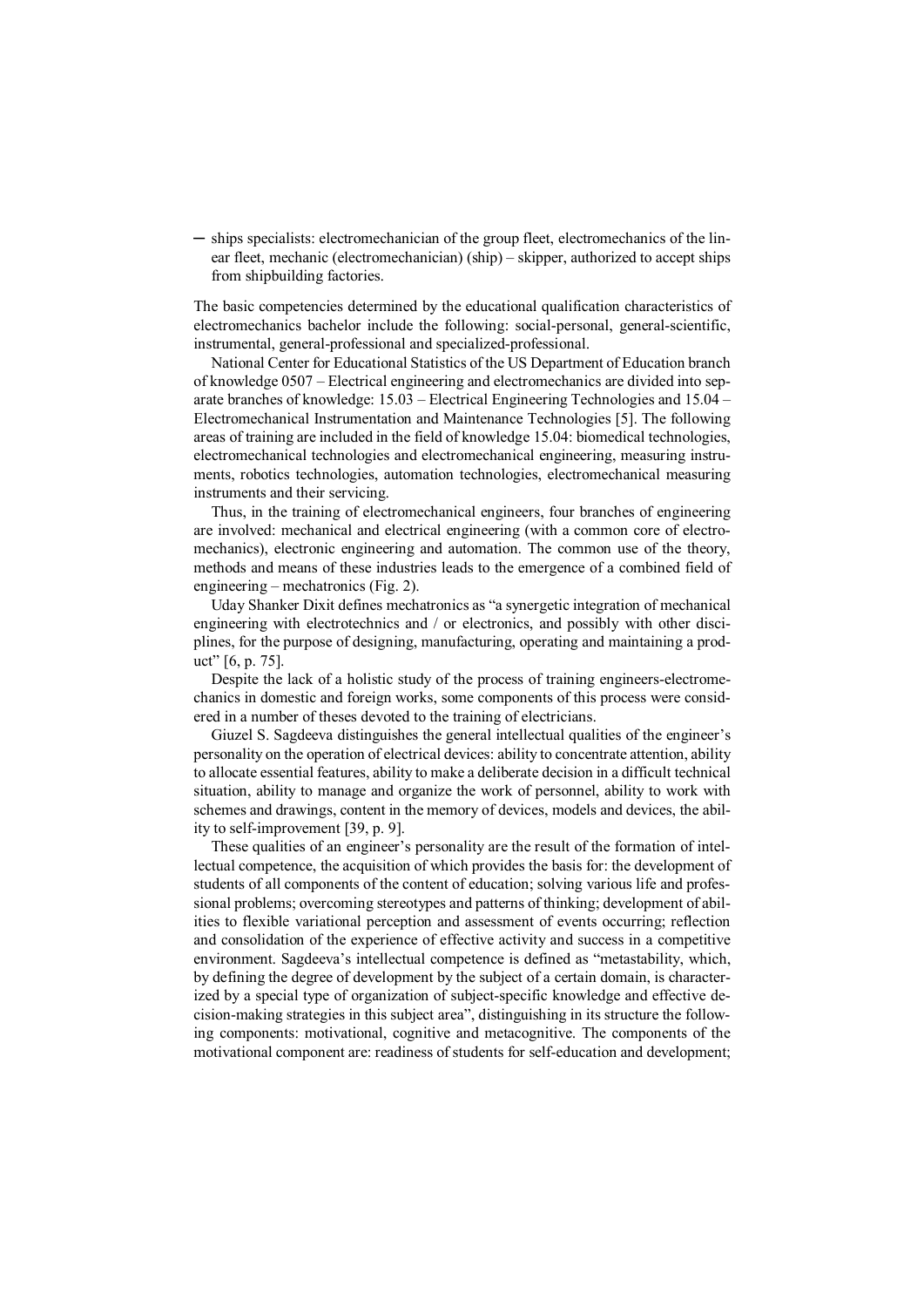the presence of motives that lead to cognitive activity; personality orientation. The cognitive component includes the ability to work with information: the ability to search, structure, transform, transfer information from one method of encoding to another; ability to make generalizations, conclusions, to highlight the main thing; the ability to compile cognitive schemes of mental activity, algorithms for solving problems. The metacognitive component is represented by the skills and abilities of intellectual self-management and self-organization: it is the ability to set goals, to plan, evaluate, control the cognitive activity, the ability to self-assess and reflexive analysis.



Fig. 2. Mechatronics as a combined branch of engineering

The conditions of intellectual competence of future electricians' development are:

- 1. simulation of intellectual and developmental situations in accordance with the psychological patterns and mechanisms of development of intellectual competence, taking into account the features of the future profession;
- 2. inclusion of students in various types of research activities aimed at the development and enrichment of invariant intellectual structures of the individual; improvement of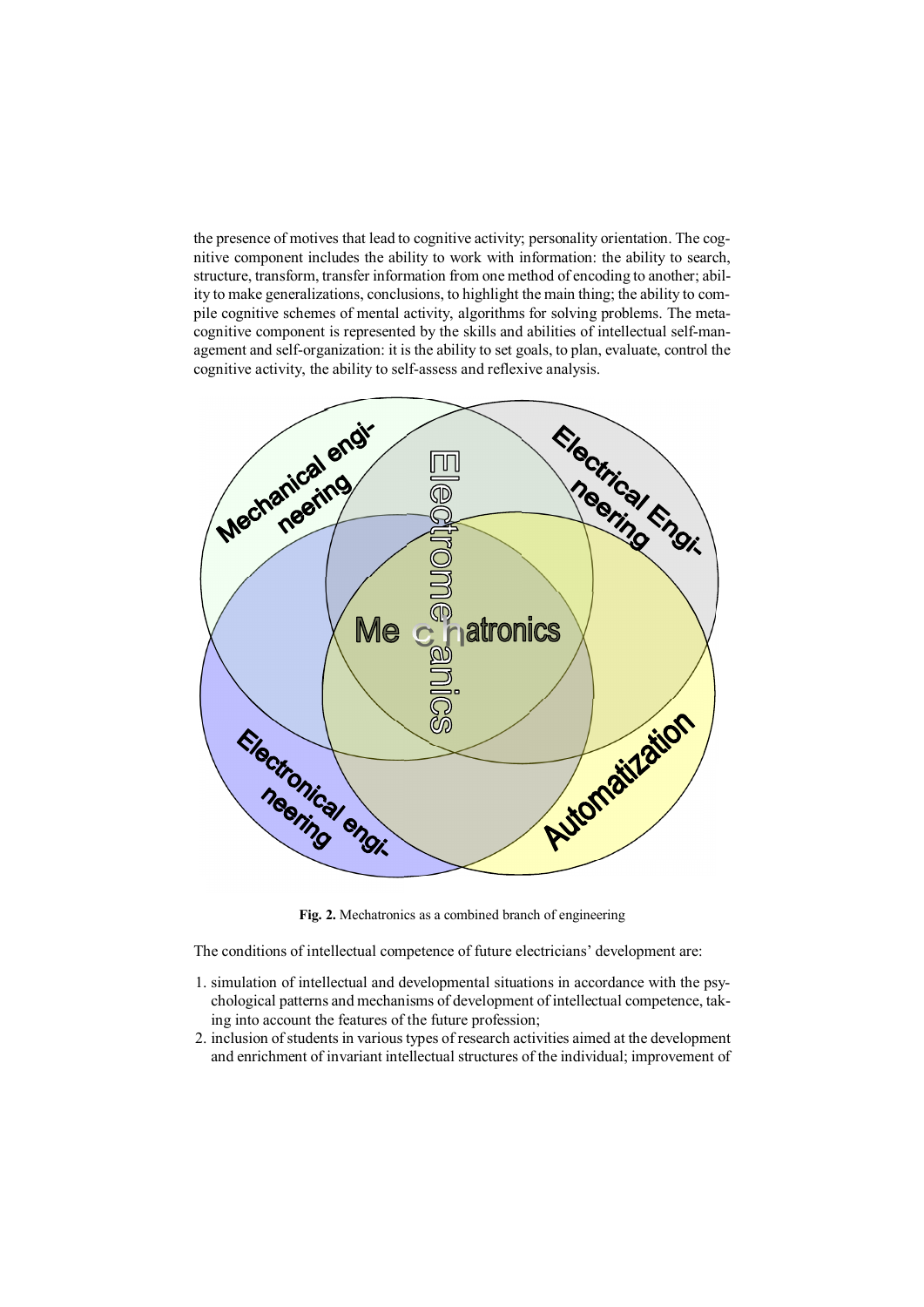student research methods based on the disclosure and formation of individual styles of intellectual activity;

3. development of psychological and pedagogical support of the process of training future electricians, which implements stimulating, diagnostic and corrective functions [39, p. 12-16].

The development of intellectual competence contributes to the formation of professional electrical thinking directed, according to Larisa N. Vishniakova, to the knowledge, understanding and transformation of electrotechnical objects, phenomena, processes and relations: "the essence of professional electrical engineering is manifested in its laws, namely, in natural conformance (based on the experience of human interaction with the biosphere, technosphere, society), cultural correspondence (associated with the mastery of general-professional and special knowledge and skills that are presented to the profession of social order of society) and the optimum combination of (relatively stable asymmetric harmony or complementarity) natural intuition of foresight and intellectual discipline in the performance of cognitive training and professional action" [44].

In its development, the professional electrical engineering of the student passes the following levels: elementary-empirical (zero), student, methodical, search. The transition of professional electrical thinking from one level to another is associated with transitions in intellectual development: electrical engineering – electrotechnical education – professional competence – electrical engineering and technological culture.

Elena V. Shishchenko [40] and Aleksandr V. Gamov [13] considered the formation and development of professional competencies of students on the basis of interdisciplinary integration. According to Shishchenko, "the interdisciplinary integration of knowledge contributes to competent education, person-oriented technologies of learning, technology of developmental learning, project method, block-module training, contextual training, wide-profile training of specialists, adult learning technology , oriented to the perception and assimilation of knowledge, representing a coherent system; on the formation of skills to perform certain operations, tasks (including research, creative), associated with their professional activities" [40, p. 5]. Integration of electrical engineering disciplines (theoretical electrical engineering, electrical measurements, electronic equipment, electric machines, electric drive and converters) contributes to solving the contradiction between the fast-changing elemental base of electrical installations and aggregates, which are constantly complicated by their algorithmic structure and circuitry, on the one hand, and some conservatism of typical programs and tutorials that contain information on individual, often outdated, electrical installations, on the other hand [40, p. 7].

Dixit takes notice that modern training engineers and electricians must be based on a top-down approach in which first provided a general idea of the final product, though not in great detail the form and then studied in detail subsystem system. This is due to the fact that such training involves many disciplines from different fields of engineering, so students should get an idea of how they will be integrated, "the integration of different disciplines is an essential part mechatronics" [6, p. 86].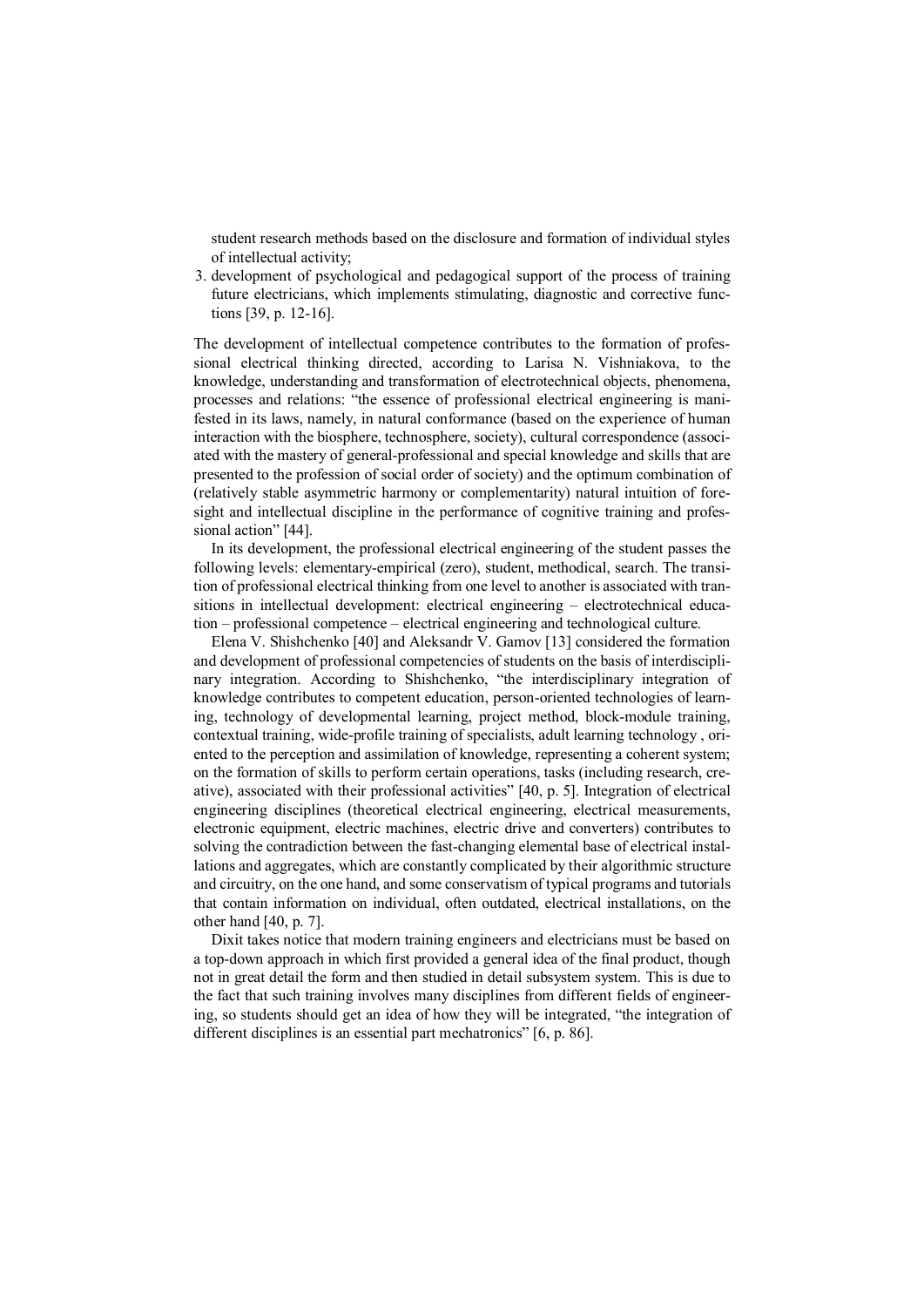Gamov adds that "the integrative approach reveals the possibilities of developing professional competences on the basis of integration: general-professional, special disciplines and information technologies; technologies of problem and modular learning; methods of classical calculation and modeling of electrodynamic systems" [13, p. 11].

Thus, the level of the formation of professional competence of masters of electrical engineering direction Galina Iu. Dmukh [7] determines the degree of development of the following competencies: research (the collection, analysis, processing and systematization of scientific and technical information, the ability to participate in all phases of research, the ability to use the achievements of science and technology, advanced national and foreign experience); operational (ability to carry out examination of technical documentation, supervision and control over the state of technological processes and operation of equipment, ability to effectively use natural resources, materials and energy); design (the ability to carry out a comprehensive technical and economic analysis, knowledge of methods for conducting technical calculations and determination of the economic efficiency of research and development, knowledge of the principles of work, technical, design features of the developed and used technical means); production-technological (knowledge of technology for the design, production and operation of products and facilities for technological equipment); organizational and managerial (interaction with specialists of the related profile). From the experience of masters of electromechanics at the Royal Institute of Technology (Sweden), Mats Hanson came to the conclusion that the most useful project in the teaching of mechatronics is the designoriented approach [14].

The separation of the competences of the future specialist in the electromechanical profile in the process of simulation of professional training, according to Natalia P. Motorina [31], should be carried out on the basis of a specialist's model, the components of which are:

- ─ identification of a range of main tasks solved by a modern electromechanician (model of activity);
- ─ definition of the complex necessary for a specialist knowledge, skills and professional skills based on the model of activity (model of training);
- ─ clarification of the necessary professional qualities of the specialist (model of personal qualities):
- ─ preparation for the acquisition of perspective directions of development for this specialty, based on the forecast of its development for the next 15-20 years (model of the prospects of the specialty).

According to the results of modeling, the design and implementation of the profile education system (Sergei N. Kashkin [17] vocational training and retraining of specialists on the basis of the theory of continuous multi-level vocational education is carried out. Sergei A. Pchela [34] established the following pedagogical regularities of continuity, characteristic for the continuous training of specialists: structural, procedural and content continuity determine the content of educational programs, the content and quality of teaching and methodological provision of training, the level and quality of material and technical provision of training, the order and sequence of theoretical and practical training, the choice of forms and methods of teaching, types of educational activities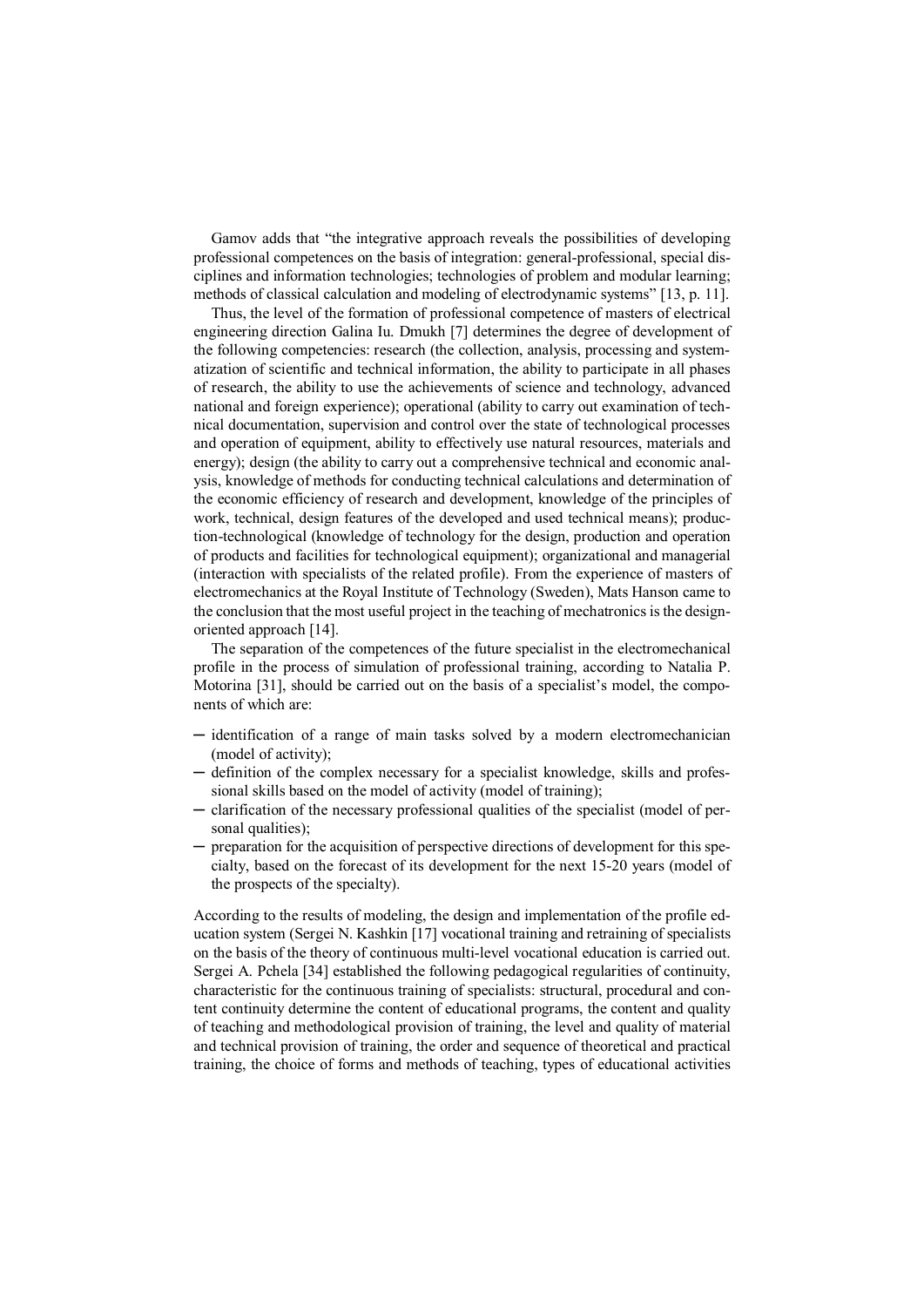and methods for diagnosing the level of professional training of specialists, the level of per training, training of teachers for the implementation of quality education programs. Elena A. Dragunova [8] notes that in this approach, the quality of training can be improved, in particular, through the use of modern software for distance learning and the possibilities of Internet technologies.

The purpose of continuous multi-level vocational education is the training of skilled professionals capable of navigating in ever-changing reality, mastering new modern technologies, implementing them in practice and successfully mastering fundamentally new areas and activities. Successfully self-realizing and feeling comfortable in a modern society, as well as ensuring its sustainable development will be able professionals who can mobilize themselves to improve themselves and transform their professional reality in accordance with the requirements of time and modern society. Tatiana B. Kotmakova [18] defines one of the main professional characteristics of the future specialist, which increases his competitiveness in the labor market - personal mobility - as an integrative quality of the future specialist, which manifests itself in the formed motivation to study, the ability to work in an effective way communication and allows you to stay in the process of active creative self-development.

Increasing competitiveness requires mastering by the future specialist a set of knowledge, skills necessary to active creative professional development, continuous self-improvement and training during the work activity. Therefore, an important task for the professional training of future engineers-electromechanics is not so much the acquisition of ready-made knowledge, as mastering the methods of independent cognitive activity. Maiia H. Hordiienko [15] emphasizes that under accelerated accumulation and obsolescence professionally significant information mastering abilities and skills of independent work enables future professionals to be constantly informed of the latest technologies in his professional field, equips achievements of world science and practice: "At the same time, professionally competent electromechanicians must solve the urgent national problem of energy conservation through the use of various technologies driven which provide the necessary modes of operation of electromechanical complexes. These technologies are implemented by a variety of converters, soft starters, microprocessor management, etc., a significant number of which are produced by foreign companies. To explore and use the best international experience on the latest developments, future electromechanical engineer must be able to independently find the information you need to read it in a foreign language is to possess abilities and skills of independent work with foreign professional literature" [15, p. 3].

Under these conditions, the problem of forming skills and abilities of independent work for future engineers becomes of particular importance in order to ensure their adaptation, self-realization and self-education in the modern conditions of the information society and integration into the world community. The purposeful formation of skills and abilities of independent work of bachelors of electromechanics should begin with fundamental training, which is based on mathematics, physics and informatics.

Tetiana V. Krylova indicates that mathematics as a basis for the study of fundamental, general technical and special disciplines provides wide opportunities for the development of logical thinking, algorithmic culture, the formation of skills to establish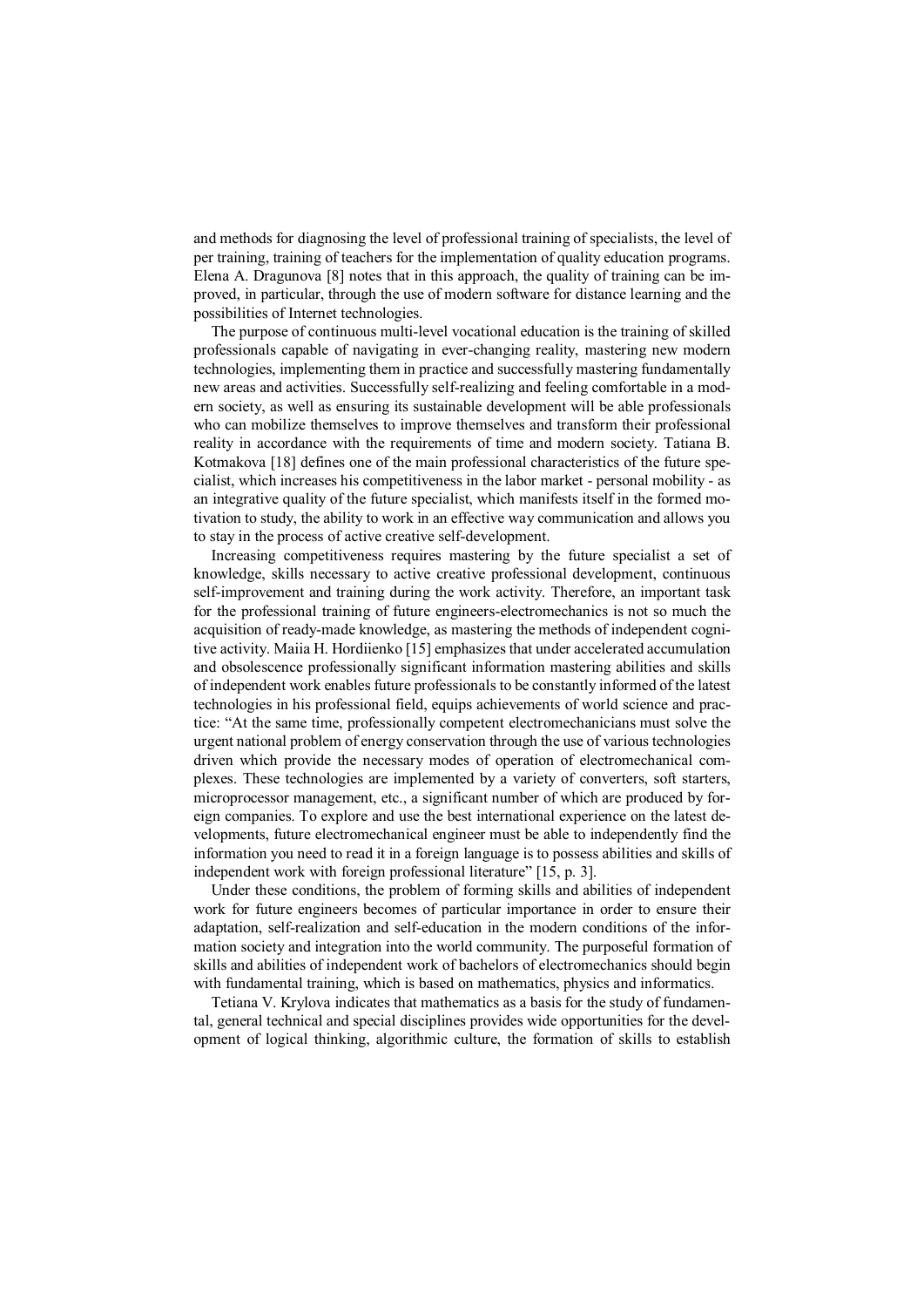causal relationships, to substantiate statements, to model, etc.: "if the methodical system of education Mathematics of bachelors of electromechanics will take into account: the professional orientation of teaching mathematics; learning the beginnings of mathematical modeling in studying the general course of higher mathematics and special mathematical courses; solving problems of special content at the final stage of studying the disciplines of the mathematical cycle; methods, methods and means of activating the independent educational and cognitive activity of students in the study of mathematics; application of means of new information technology training in solving applied problems in the process of studying the general course of mathematics and special mathematical courses; level differentiation and individualization of teaching mathematics students of technical specialties; organization of independent work of students and control over its implementation, this will ensure the implementation of modern requirements for the mathematical preparation of students, promote their mental development, preparation for self-education in conditions of continuing education" [19].

Aleksandra N. Lavrenyna [20] proposes to fill a physics course by taking into account the profile of the training of future specialists, in particular, by analyzing the connections of the electrodynamics of the course in physics with the general technical discipline "Theoretical Foundations of Electrical Engineering" and the special discipline "Electric Machines" with the purpose of determining the role and places of physical knowledge in the system of vocational education of students of electrotechnical specialties.

Svetlana N. Potemkina [36] defined the general requirements for the professional training of an electrical engineer profile in the field of physics:

- ─ to know and to be able to use the basic concepts, laws and models of mechanics, electricity and magnetism, oscillations and waves, quantum physics, statistical physics and thermodynamics;
- ─ to know and to be able to competently solve complex tasks, which include tasks by type of activity;
- ─ to know and to be able to use the methods of theoretical and experimental research in physics;
- ─ to be able to evaluate the numerical order of quantities characteristic of different sections of science;
- ─ to know and to be able to apply standard rules for constructing and reading drawings and diagrams;
- ─ to know the principles of symmetry and conservation laws;
- ─ to know about physical modeling.

Interdisciplinary and modeling skills are used in all components of the fundamental and professional training of the bachelor of electromechanics. A striking example of the use of interdisciplinary modeling is the methodology for the formation of environmental knowledge of future engineers-electromechanics in the process of teaching special disciplines, the author of which developed Iryna O. Soloshych, points out that "the involvement of students in the solution of problem-oriented nature of simulated produc-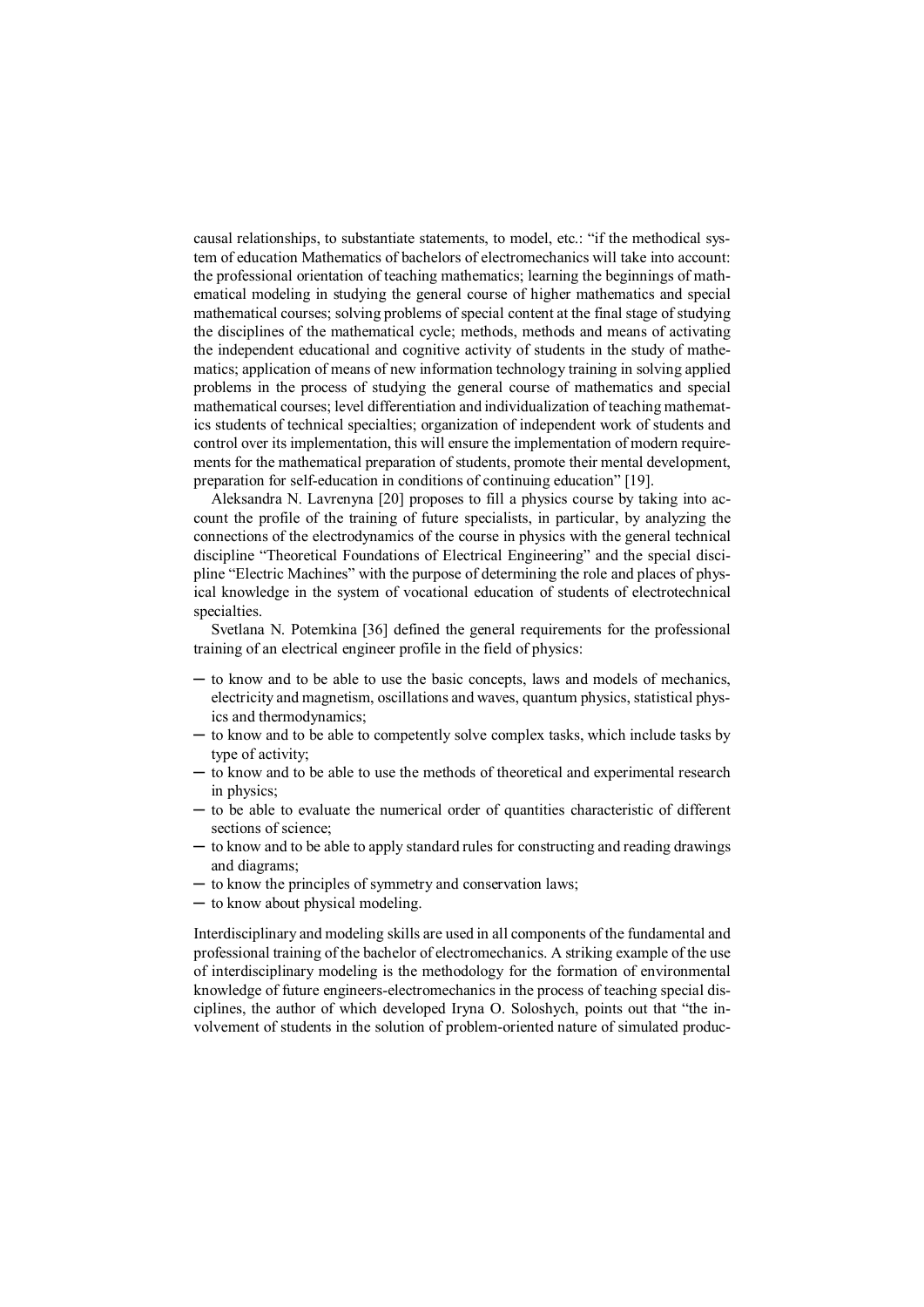tion situations using interactive and informational methods promotes the effective development of their professional interests, motivation to master the future specialty" [42, p. 12].

Roman M. Sobko offers the following principles for the integrative use of ICT facilities in the training of students of electrical and electromechanical specialties, the main of which are the principles:

- ─ the purposeful use of ICT tools in the professional training of specialists, which provides methodological, psychological, pedagogical and methodological substantiation of the content of ICT education;
- ─ professional orientation of ICT training;
- ─ continuity of use of ICT at all stages of vocational training;
- ─ the degree and systematic formation of the ITC competence of a future specialist
- ─ awareness of the use of ICTs in solving professional problems;
- ─ modeling of phenomena and processes of professional activity using ICT tools [34, p. 9-10].

The implementation of the latter two principles is possible provided that the future specialists prepare for the engineering experiment, which Raisa E. Mazhirina [21] defines as the property of the individual to manage the active cognitive process associated with the analysis of qualitative and quantitative characteristics of industrial objects. The training of future engineers for independent studies, including the development of techniques and techniques of experiment, is an essential part of the professional training of an engineer, whose production activity is associated with constant analysis and directed change of technical and natural systems. Considering that training in electromechanicians takes up a significant place in the field of quick-change engineering – electronic, – the use of ICT for modeling phenomena and processes of professional activity is necessary both in the process of professional training and in the process of professional activity, which necessitates the use of mobile modeling tools.

In the teaching of electrical engineering disciplines using ICT, Natalia P. Fiks [11] suggests using automated teaching and learning complexes, which include computerbased learning tools: textbooks, training generators, virtual laboratories, diagnostic tools and automated systems modeling. An example of such a complex is developed by Natalia G. Pankova [33] a complex of software and information support for the process of teaching electrical engineering disciplines, consisting of training manuals on the simulation and calculation of electrical circuits, methodological instructions for a laboratory workshop using ICT, programs, guidelines and control tasks for calculation and graphic works, test control system of success, system of training classes on the basis of ICT. The highest level of automation of the teaching-methodical complex is realized by Maksim A. Polskii [35] a combined didactic interactive program system that provides the organization of reproductive (recognition and reproduction) and productive heuristic educational and cognitive activity of students in the conditions of gradualness and completeness of studying with a closed directional automatic control. Among the conditions for the effectiveness of the organization of the educational process using such complexes, the researcher calls the high level of ICT competencies of teachers and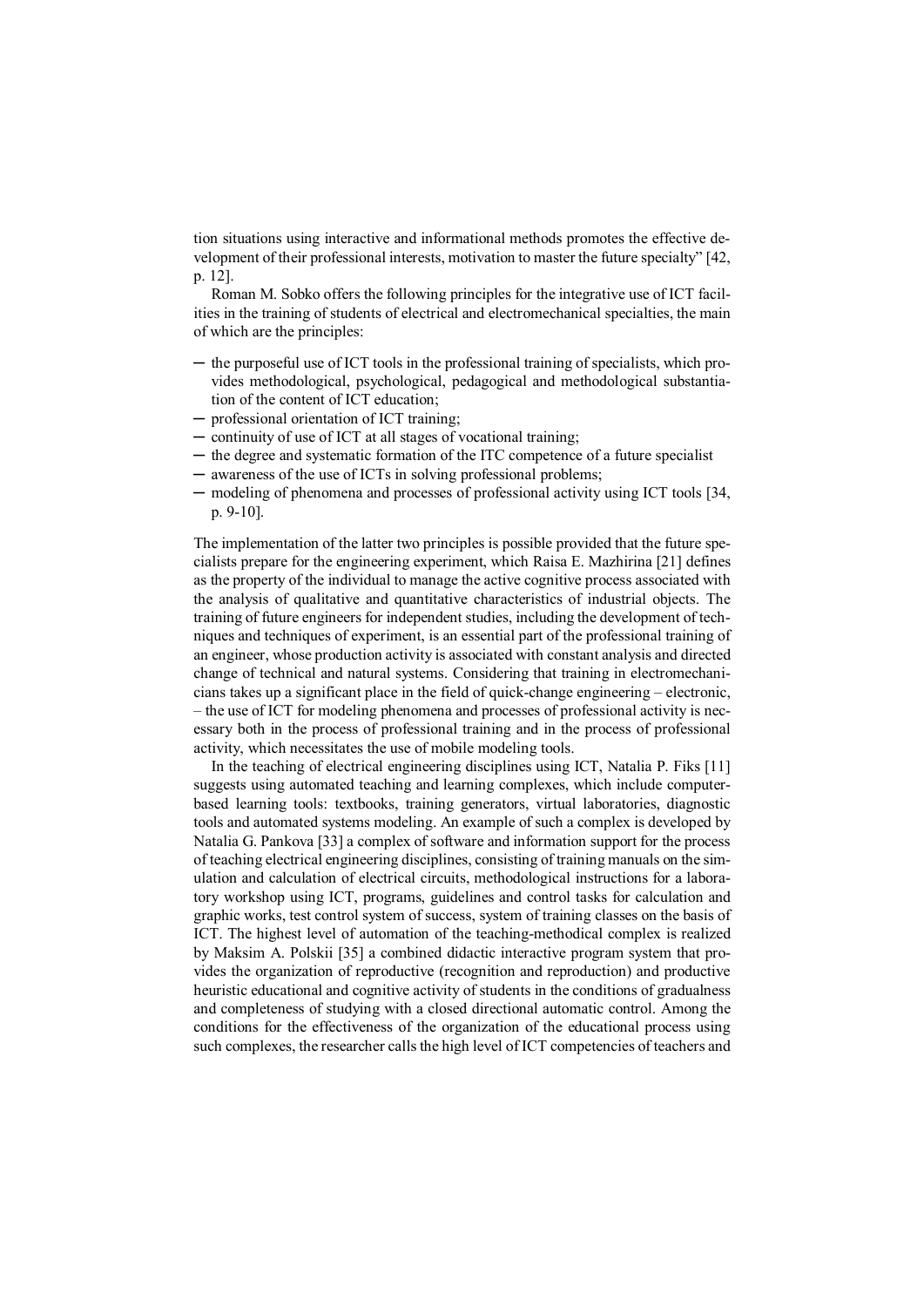students – in particular, the ability to work with universal software systems for modeling.

Considering the educational perspectives of applied mechatronics in the context of the integration of traditional topics of mechanical, electrical and computer engineering, C. J. Fraser et al. [12] offer the following sections of the curriculum: system engineering; microprocessor technology; digital electronics; digital and analog interfaces; digital communications; software development; Subordinate management of electric, pneumatic and hydraulic systems; the theory of automatic control.

Joshua Vaughan, Joel Fortgang, William Singhose, Jeffrey Donnell, and Thomas Kurfess [43] offer an integrative course "Creative Solutions and Design" aimed at the formation and development of students of mechatronic and communicative competences. The authors, emphasizing the importance of working in the team, note that team work can not equally develop students' competencies in all relevant fields, so they share work in accordance with their own comfort and abilities. In order to avoid this at the beginning of the course, it is expedient for each student to give an individual project, and in the second half of the course students are involved in team projects.

Yu Wang, Ying Yu, Chun Xie, Huiying Wang, and Xiao Feng [45] described 4 units of practical training at the CDHAW Center at Tongji University (China):

- 1. pre-training block includes study of the basics of mechanical, electrical and electronic engineering;
- 2. the block of fundamental training involves laboratory work, in which students check the laws of mechanics, physics, materials science, electrical engineering, etc.;
- 3. a block of specialized training involves laboratory work using controls, sensors, drives, controllers, microprocessors, etc.;
- 4. the unit of advanced training involves the student's independent work on projects.

The basic requirements for the professional training of specialists in electromechanics, formulated by the survey of employers, leads Maurice W. Roney [37, p. 26]:

- 1. Preparation should be fundamental: the emphasis should be more on the general principles of the work of electromechanical systems than on the application of these principles.
- 2. Communicative skills are extremely important in the work of electronics technicians, so they should be given special attention in the training program.
- 3. Study of the interconnection of electrical and mechanical elements of systems and devices should occupy a central place in specialized technical courses. Wherever possible, electrical and mechanical principles should be studied together, not alone.
- 4. Principles of electrical and mechanical physics are the main tools in the work of electronics technicians and any technical training should develop the skills of analytical thinking for which these tools are fundamental. In addition, there is an increasing need for techniques for working with new branches of application of other physical sciences such as: optical equipment, thermal power plants, hydraulic and pneumatic controls, as well as a wide range of measuring instruments.

To implement these requirements is proposed [37, p. 10]: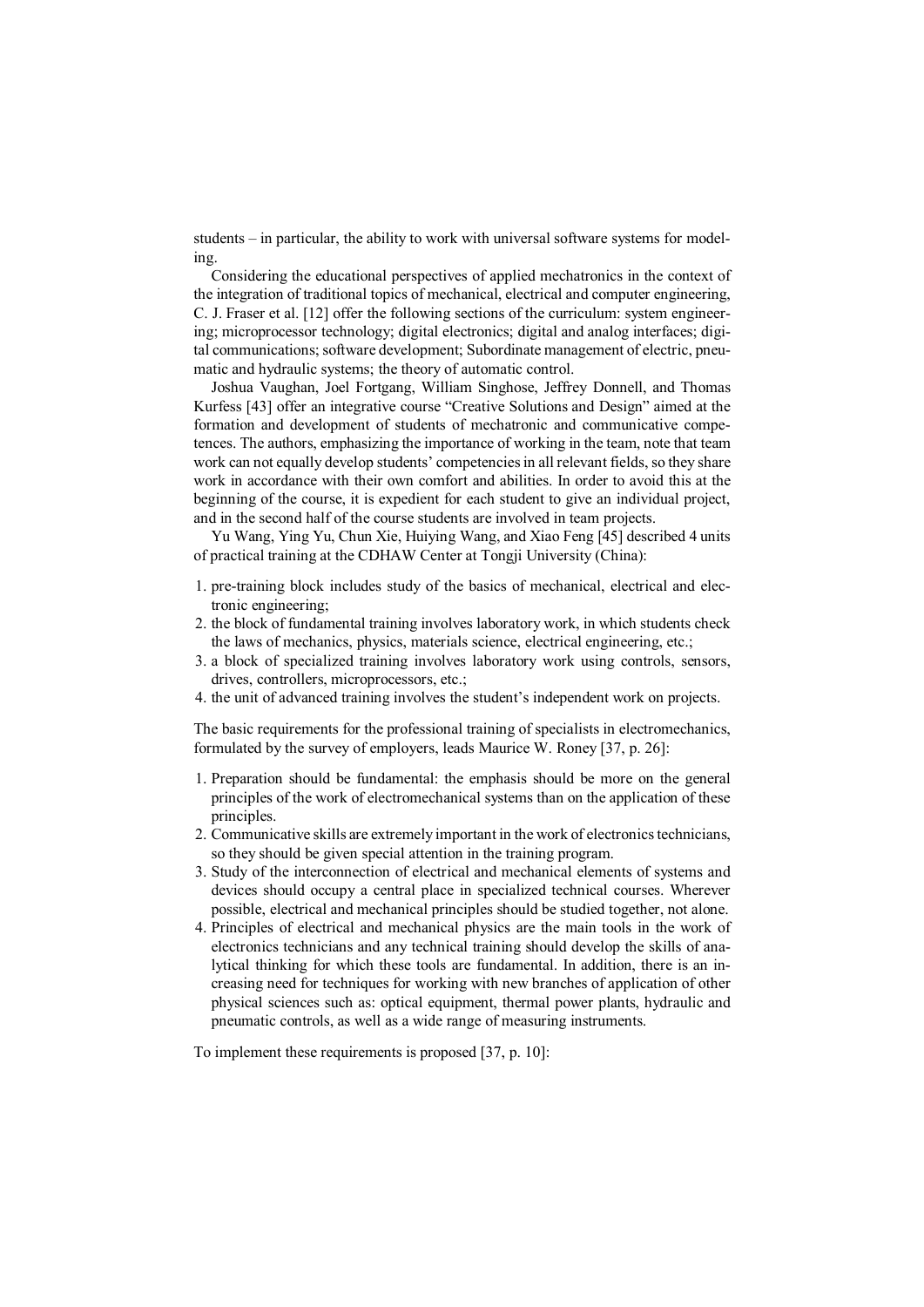- 1. The main subjects that should be given the greatest attention are:
	- physics of the applied type (should not be classical physics);
	- mathematics through applied calculus;
	- $\bullet$  communications drafting, sketching, composition, report writing;
	- $\bullet$  industrial electronics regardless of the area in which the technician might be working, a good working knowledge of electronic devices, circuits, instruments and system is required.
- 2. The training program should also include material from the sections:
	- light and optics;
	- high vacuum techniques;
	- engineering materials and stress analysis;
	- chemistry, particularly from the viewpoint of corrosion;
	- $\bullet$  economics as applied to industrial situations in design and application;
	- mechanism and basics of mechanical design;
	- transducers for various types of instrumentation:
	- controllers and industrial control;
	- fundamentals of computers.
- 3. It is very important to have an exact observation: by carefully observing, the technician must be able to analyze and synthesize. Although these two abilities may not develop intentionally in a particular course, they should be developed in all laboratory and classroom activities. Competence in these areas can be more important than just technical abilities.
- 4. The skills of manual labor with basic tools are also important.
- 5. If practicable, the training program should be no more than two years old.

In the training of electronics technicians, Roney proposes to follow a model that has a four-component structure (Fig. 3). In the center of the model – a student, on the development of the personality which must be sent all the efforts of pedagogues. To the teaching staff, Roney proposes a requirement for competence in more than one discipline in order to provide interdisciplinary connections and integration of academic disciplines [38, p. 20].

The development of the communicative competence of a future specialist should be supported by all pedagogues: the pedagogue "should not reduce his teaching function to writing mechanics. Instead, he must be able to distinguish the specific needs of students at each stage of the program. He must understand that without special communicative skills, the technician will be poorly trained to perform production functions" [38, p. 22].

But the most important requirement for pedagogues preparing future specialists in electromechanics, Roney considers "his production experience, which should be significant and as modern as possible. One of the main problems of teaching is the lagging content of training from the current state of development of production" [38, p. 22]. The prestige of the educational institution, according to the author, largely depends on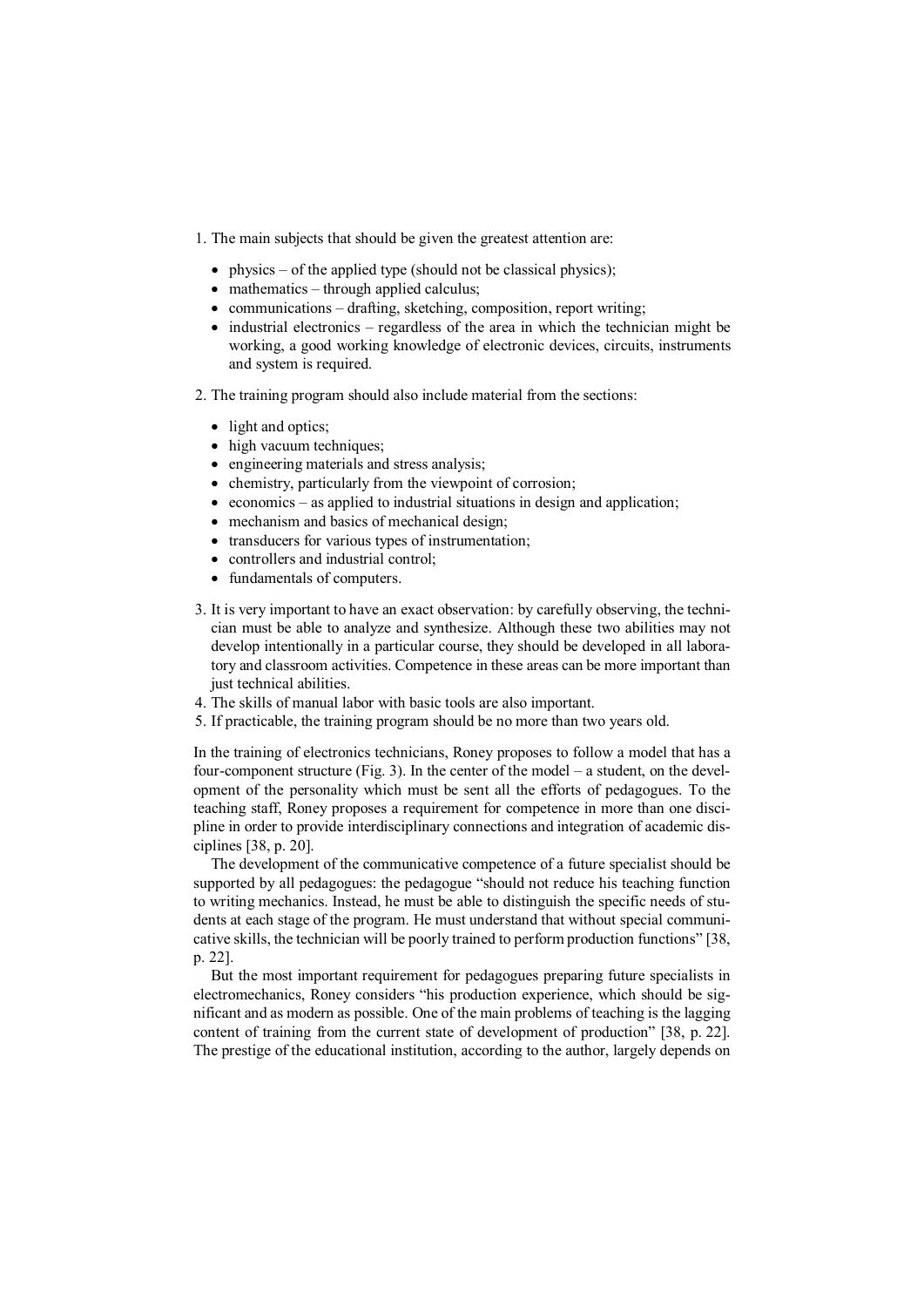

the extent to which the qualifications of the pedagogues correspond to the current state of development of production.

Fig. 3. Technicians-electromechanics training model (by [38, p. 21])

# 3 General and professional competence of electrical engineers in United States and Canada

The professional training of electromechanical engineers in the United States (The Bachelor of Science in Electro-Mechanical Engineering Technology – BSEMET), according to the ABET (Accreditation Board for Engineering and Technology), has been providing since the early 1990s. according to the related branch of science (Electromechanical Engineering Technology, Engineering Technology: Electro-Mechanical Concentration, Electromechanical Engineering Technology Concentration in Engineering Technology) in accordance with the developed ABET accreditation criteria for training programs for engineers, which identified the necessary requirements for the program of electromechanical training (Electromechanical Engineering Technology).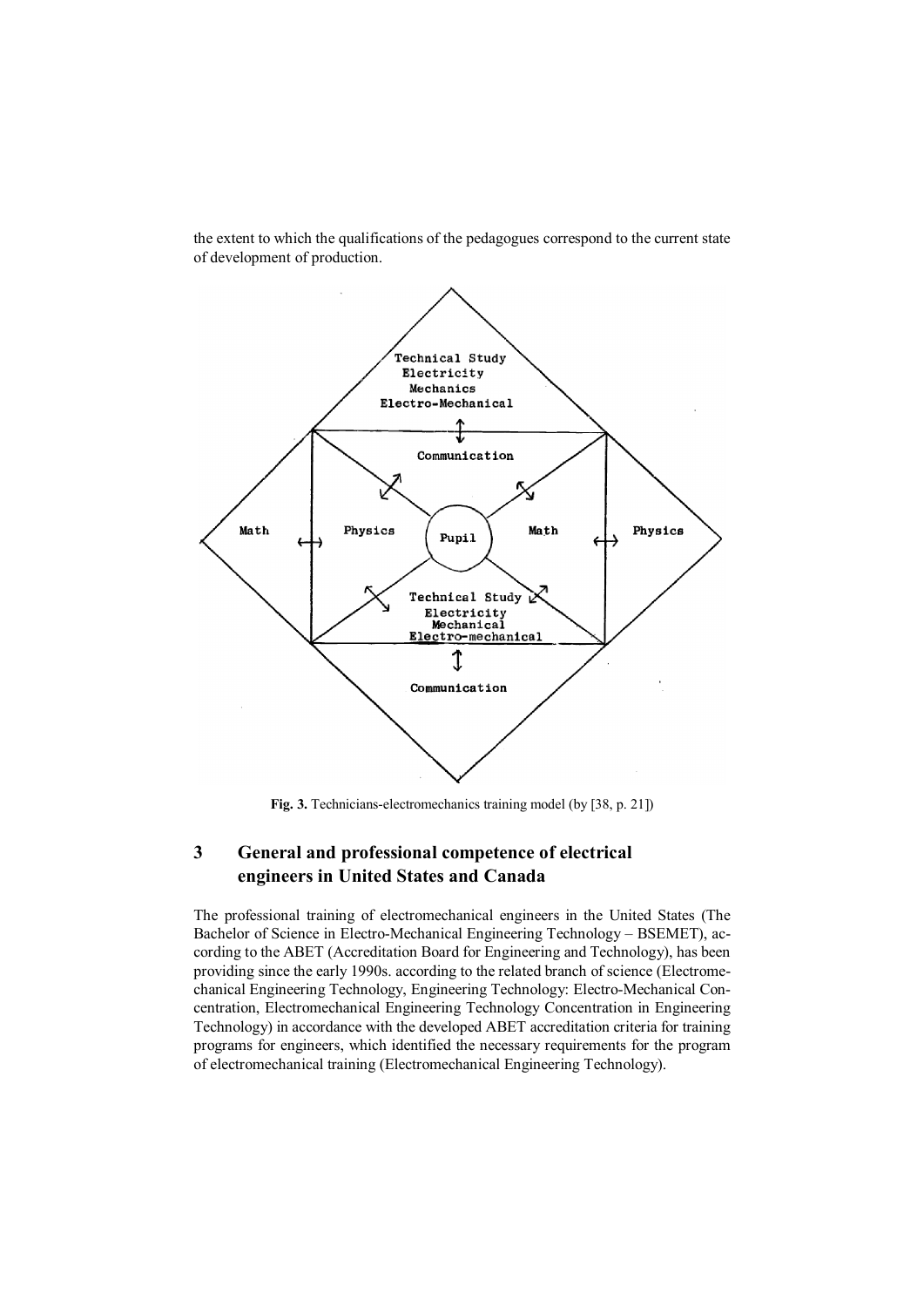The requirements of ABET [4, p. 15] clearly distinguish professional activities of electronics and electromechanics. The production functions of the technique-electromechanics include the construction, installation, use and operation and / or maintenance of electromechanical equipment and software. The bachelor of electromechanics will, design, development and management of electromechanical systems.

Technician-electromechanics should have the following competencies:

- 1. use computer-aided drafting or design tools to prepare graphical representations of electromechanical systems;
- 2. use circuit analysis, analog and digital electronics, basic instrumentation, and computers to aid in the characterization, analysis, and troubleshooting of electromechanical systems;
- 3. use statics, dynamics (or applied mechanics), strength of materials, engineering materials, engineering standards, and manufacturing processes to aid in the characterization, analysis, and troubleshooting of electromechanical systems;

Graduates of baccalaureate degree programs must also demonstrate competency to:

- 4. use appropriate computer programming languages for operating electromechanical systems;
- 5. use electrical / electronic devices such as amplifiers, motors, relays, power systems, and computer and instrumentation systems for applied design, operation, or troubleshooting electromechanical systems;
- 6. use advanced topics in engineering mechanics, engineering materials, and fluid mechanics for applied design, operation, or troubleshooting of electromechanical systems;
- 7. use basic knowledge of control systems for the applied design, operation. or troubleshooting of electromechanical system;
- 8. use differential and integral calculus, as a minimum, to characterize the static and dynamic performance of electromechanical systems;
- 9. use appropriate management techniques in the investigation, analysis, and design of electromechanical systems.

There are eight ABET Accreditation Criteria common to all Engineering Training Areas [4, p. 1-5].

The first criterion defines the requirements for the process and the results of the professional training of students; Separately, it is indicated the need to monitor the training of each student in order to facilitate the achievement of educational goals.

The second criterion defines the requirements for the educational objectives of the training program.

The third criterion defines two groups of competencies that students must acquire in order to achieve the objectives of the training program. The first group defines broadsighted activities related to: the use of different resources; Innovative use of new processes, materials or technologies; execution of standard operating procedures. The second group defines, in the narrow sense, activities that involve limited resources, new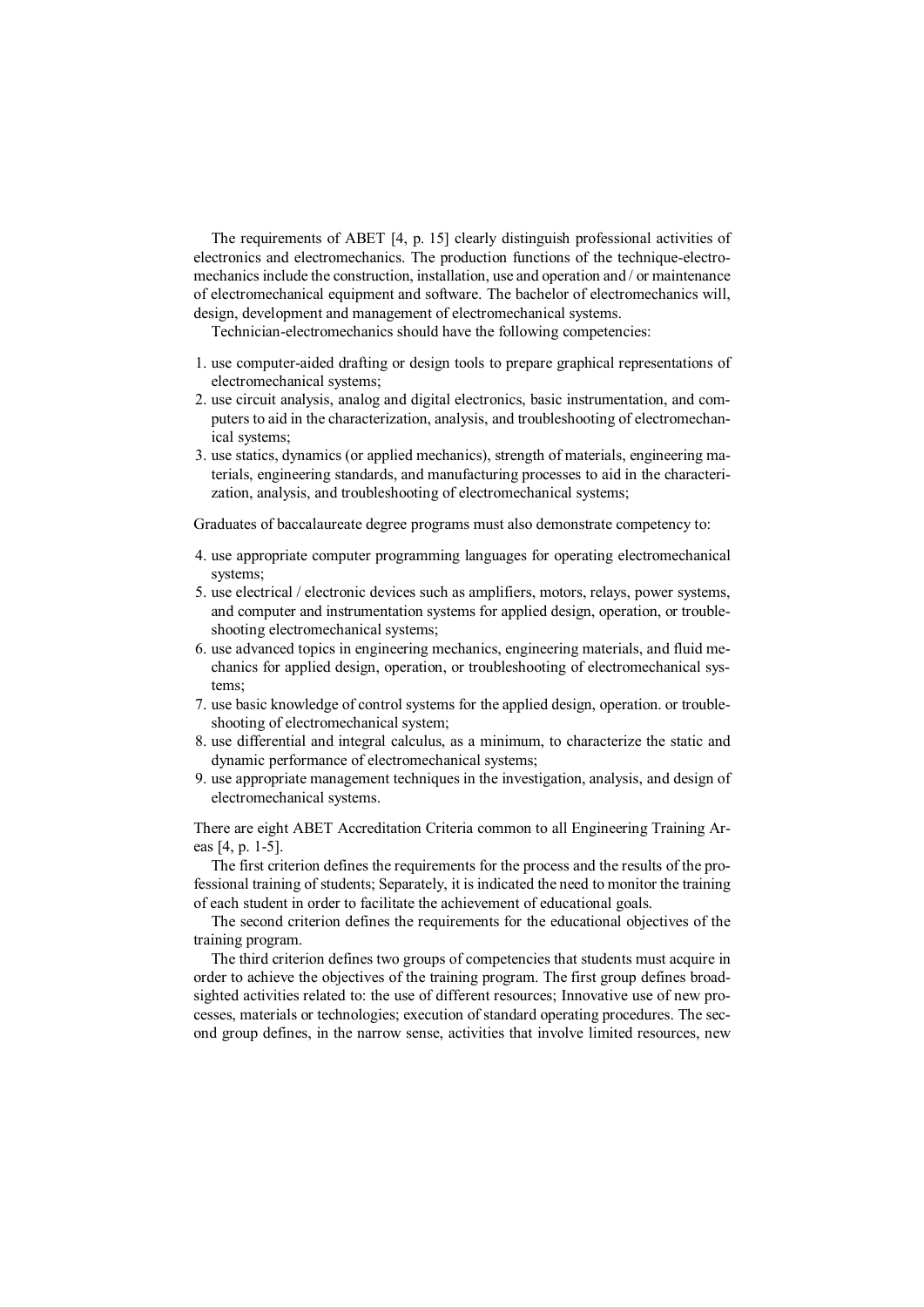ways of using traditional processes and materials, and the implementation of basic operating procedures.

For bachelors of engineering, there are such competencies:

- 1. an ability to select and apply the knowledge, techniques, skills, and modern tools of the discipline to broadly-defined engineering technology activities;
- 2. an ability to select and apply a knowledge of mathematics, science, engineering, and technology to engineering technology problems that require the application of principles and applied procedures or methodologies;
- 3. an ability to conduct standard tests and measurements; to conduct, analyze, and interpret experiments; and to apply experimental results to improve processes;
- 4. an ability to design systems, components, or processes for broadly-defined engineering technology problems appropriate to program educational objectives;
- 5. an ability to function effectively as a member or leader on a technical team;
- 6. an ability to identify, analyze, and solve broadly-defined engineering technology problems;
- 7. an ability to apply written, oral, and graphical communication in both technical and nontechnical environments; and an ability to identify and use appropriate technical literature;
- 8. an understanding of the need for and an ability to engage in self-directed continuing professional development;
- 9. an understanding of and a commitment to address professional and ethical responsibilities including a respect for diversity;
- 10. a knowledge of the impact of engineering technology solutions in a societal and global context;
- 11. a commitment to quality, timeliness, and continuous improvement.

The requirement of continuous improvement of the training program is the basis of the fourth criterion. It is proposed to apply appropriate methods for assessing and analyzing student achievements. The obtained results should be used systematically as inputs to continuously improve the training program.

The fifth criterion defines the general requirements for the curriculum:

- ─ The mathematics program must develop the ability of students to apply mathematics to the solution of technical problems. Programs will include the application of integral and differential calculus or other mathematics appropriate to the student outcomes and program educational objectives;
- ─ The technical content of the program must focus on the applied aspects of science and engineering and must represent at least 1/3 of the total credit hours for the program but no more than 2/3 of the total credit hours for the program. Include a technical core that prepares students for the increasingly complex technical specialties they will experience later in the curriculum. Develop student competency in the use of equipment and tools common to the discipline;
- ─ The basic physical and natural science content of the program must include physical or natural science with laboratory experiences as appropriate to the discipline;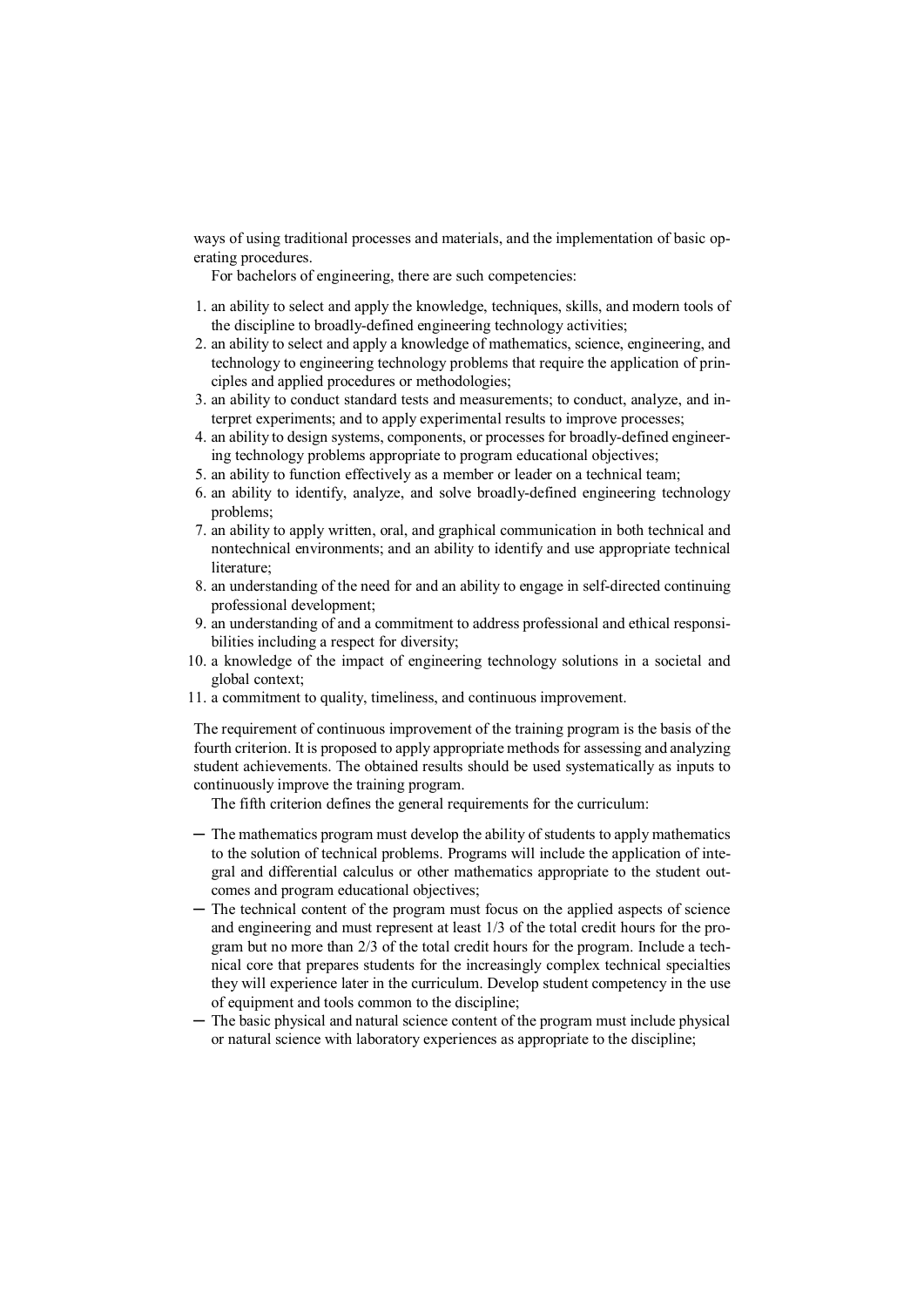- ─ Baccalaureate degree programs must provide a capstone or integrating experience that develops student competencies in applying both technical and non-technical skills in solving problems;
- ─ When used to satisfy prescribed elements of these criteria, credits based upon cooperative / internships or similar experiences must include an appropriate academic component evaluated by the program faculty;
- ─ An advisory committee with representation from organizations being served by the program graduates must be utilized to periodically review the program's curriculum and advise the program on the establishment, review, and revision of its program educational objectives. The advisory committee must provide advisement on current and future aspects of the technical fields for which the graduates are being prepare.

The sixth criterion defines the requirements for teachers, the main is the availability of experience and level of education, corresponding to the expected input of the teacher in the training program. Teacher competence is assessed by education, professional qualification and certification, professional experience, current professional development, discipline, teaching efficiency and communication skills. Together, all teachers should cover all components of the training program.

The staff involved in the training program should be in sufficient quantity to maintain continuity, stability, control, student interaction and counseling. The staff should have sufficient responsibility and authority to improve the curriculum by identifying and reviewing educational goals and learning achievements, as well as for implementing a training program that will help improve student achievement.

The seventh criterion defines the requirements for the means of support (facilitation) of the learning process:

- ─ classrooms, offices, laboratories, and associated equipment must be adequate to support attainment of the student outcomes and to provide an atmosphere conducive to learning;
- ─ modern tools, equipment, computing resources, and laboratories appropriate to the program must be available, accessible, and systematically maintained and upgraded to enable students to attain the student outcomes and to support program needs;
- ─ students must be provided appropriate guidance regarding the use of the tools, equipment, computing resources, and laboratories available to the program;
- ─ the library services and the computing and information infrastructure must be adequate to support the scholarly and professional activities of the students and faculty.

The eighth criterion defines the level of support for a training program from a parent institution and management that is sufficient to ensure the quality and integrity of the training program:

- ─ resources including institutional services, financial support, and staff (both administrative and technical) provided to the program must be adequate to meet program needs;
- ─ the resources available to the program must be sufficient to attract, retain, and provide for the continued professional development of a qualified faculty;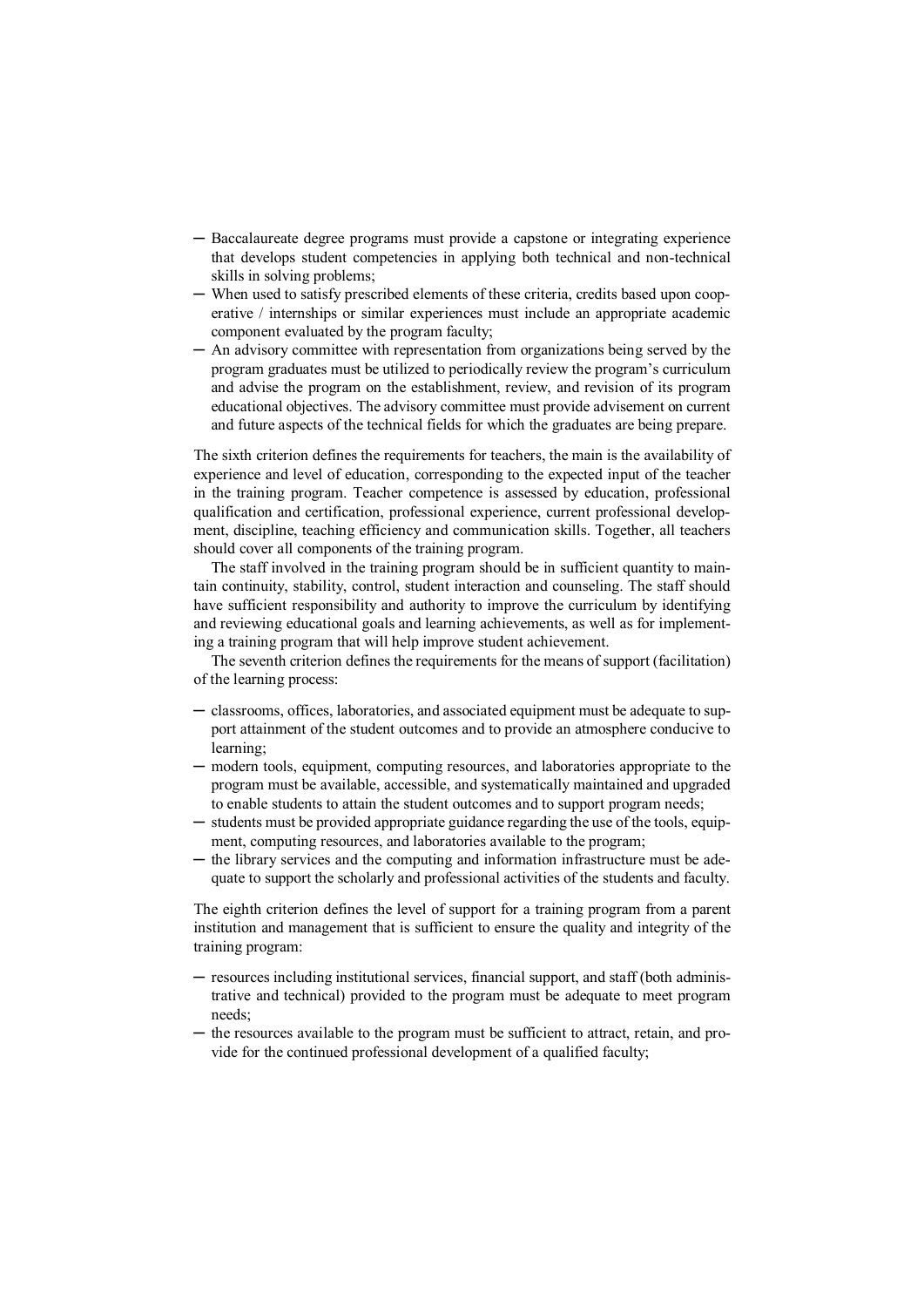─ The resources available to the program must be sufficient to acquire, maintain, and operate infrastructures, facilities and equipment appropriate for the program, and to provide an environment in which student outcomes can be attained.

Standards for the training of electromechanical engineers, proposed by the Department of Education, Ontario Colleges and Universities (Canada) [32], contain three components: Vocational standard – analogue of special professional competencies of the domestic standard, Generic employability skills standard – an analogue of general-professional, instrumental (partly) and general-knowledge (partly) competencies of the domestic standard, and General education standard – an analogue of socio-personal, instrumental (partly) and general (partly) competencies of the domestic standard.

As a result of mastering the Vocational Standard, the following competencies should be formed for graduates:

- ─ fabricate mechanical components and assemblies, and assemble electrical components and electronic assemblies by applying workshop skills and knowledge of basic shop practices in accordance with applicable codes and safety practices;
- ─ analyse, interpret, and produce electrical, electronic, and mechanical drawings and other related documents and graphics necessary for electromechanical design;
- ─ select and use a variety of troubleshooting techniques and test equipment to assess electromechanical circuits, equipment, processes, systems, and subsystems;
- ─ modify, maintain, and repair electrical, electronic, and mechanical components, equipment, and systems to ensure that they function according to specifications;
- ─ apply the principles of engineering, mathematics, and science to analyse and solve design and other complex technical problems and to complete work related to electromechanical engineering;
- ─ design and analyse mechanical components, processes, and systems through the application of engineering principles and practices;
- ─ apply principles of mechanics and fluid mechanics to the design and analysis of electromechanical systems;
- ─ design, analyse, build, and troubleshoot logic and digital circuits, passive AC and DC circuits, and active circuits;
- ─ design, select, apply, integrate, and troubleshoot a variety of industrial motor controls and data acquisition devices and systems;
- ─ design, analyse, and troubleshoot microprocessor-based systems;
- ─ install and troubleshoot computer hardware and high-level programming to support the electromechanical engineering environment;
- ─ analyse, program, install, integrate, and troubleshoot automated systems including robotic systems;
- ─ establish and maintain inventory, records, and documentation systems;
- ─ assist in project management by applying business principles to the electromechanical engineering environment;
- select for purchase electromechanical equipment, components, and systems that fulfill the job requirements and functional specifications;
- specify, coordinate, and conduct quality-control and quality-assurance programs and procedures;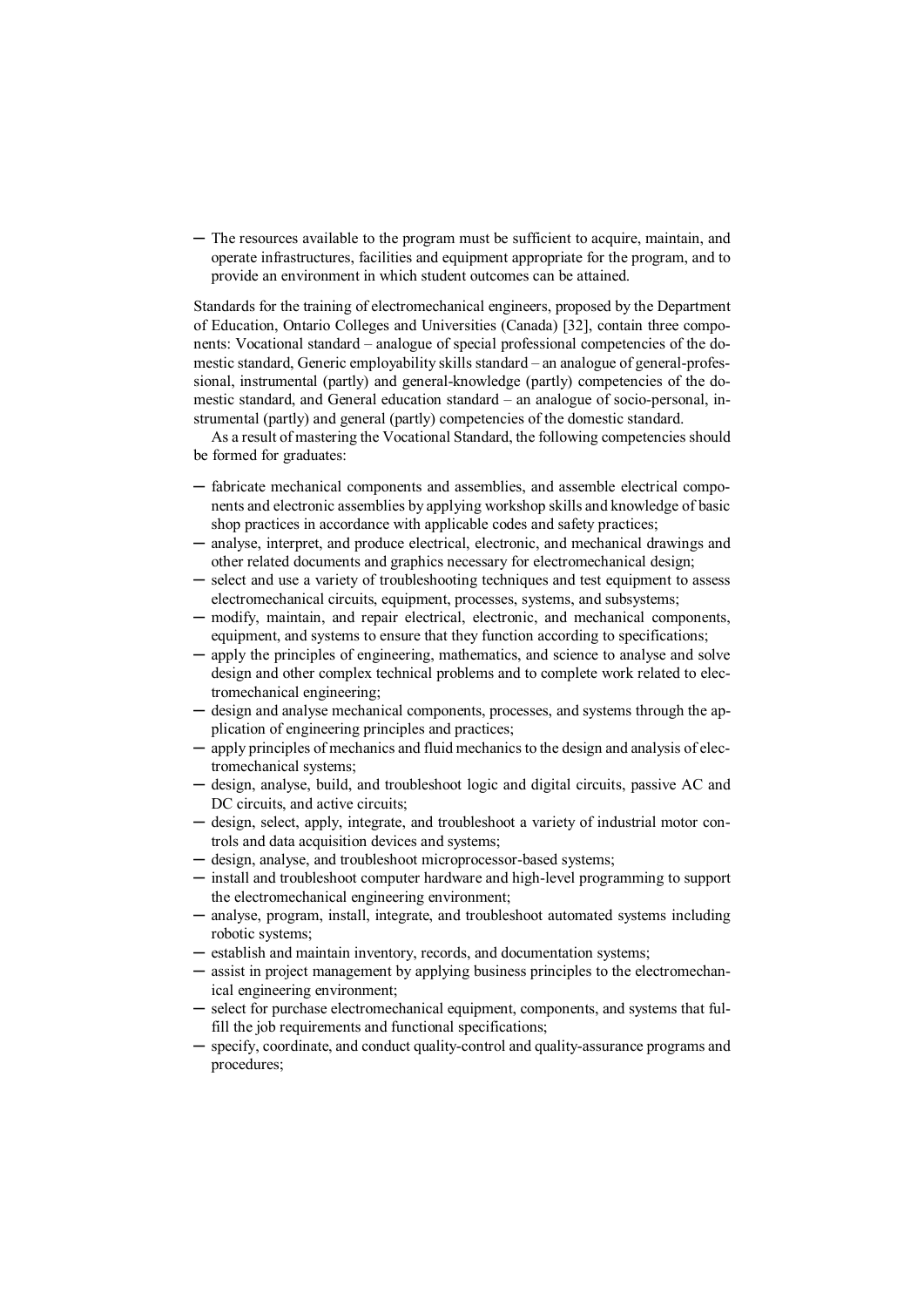- ─ perform all work in accordance with relevant law, policies, codes, regulations, safety procedures, and standard shop practices;
- ─ develop personal and professional strategies and plans to improve job performance and work relationships with clients, coworkers, and supervisors [32, p. 6–7].

*Generic employability skills* standard defines the following competencies:

- ─ communicate clearly, concisely, and correctly in the written, spoken, and visual form that fulfills the purpose and meets the needs of the audiences;
- ─ reframe information, ideas, and concepts using the narrative, visual, numerical, and symbolic representations which demonstrate understanding;
- ─ apply a wide variety of mathematical techniques with the degree of accuracy required to solve problems and make decisions;
- ─ use a variety of computer hardware and software and other technological tools appropriate and necessary to the performance of tasks;
- ─ interact with others in groups or teams in ways that contribute to effective working relationships and the achievement of goals;
- ─ evaluate her or his own thinking throughout the steps and processes used in problem solving and decision making;
- ─ collect, analyze, and organize relevant and necessary information from a variety of sources;
- ─ evaluate the validity of arguments based on qualitative and quantitative information in order to accept or challenge the findings of others;
- ─ create innovative strategies and / or products that meet identified needs;
- ─ manage the use of time and other resources to attain personal and / or project related goals;
- ─ take responsibility for her or his own actions and decisions;
- ─ adapt to new situations and demands by applying and / or updating her or his knowledge and skills;
- ─ represent her or his skills, knowledge, and experience realistically for personal and employment purposes [32, p. 27].

Goals and Broad Objectives of *General Education*:

- ─ Aesthetic Appreciation: understand beauty, form, taste, and the role of the arts in society;
- ─ Civic Life: understand the meaning of freedoms, rights, and participation in community and public life;
- ─ Cultural Understanding: understand the cultural, social, ethnic, and linguistic diversity of Canada and the world;
- ─ Personal Development: gain greater self-awareness, intellectual growth, well-being, and understanding of others;
- ─ Social Understanding: understand relationships among individuals and society;
- ─ Understanding Science: appreciate the contribution of science to the development of civilization, human understanding, and potential;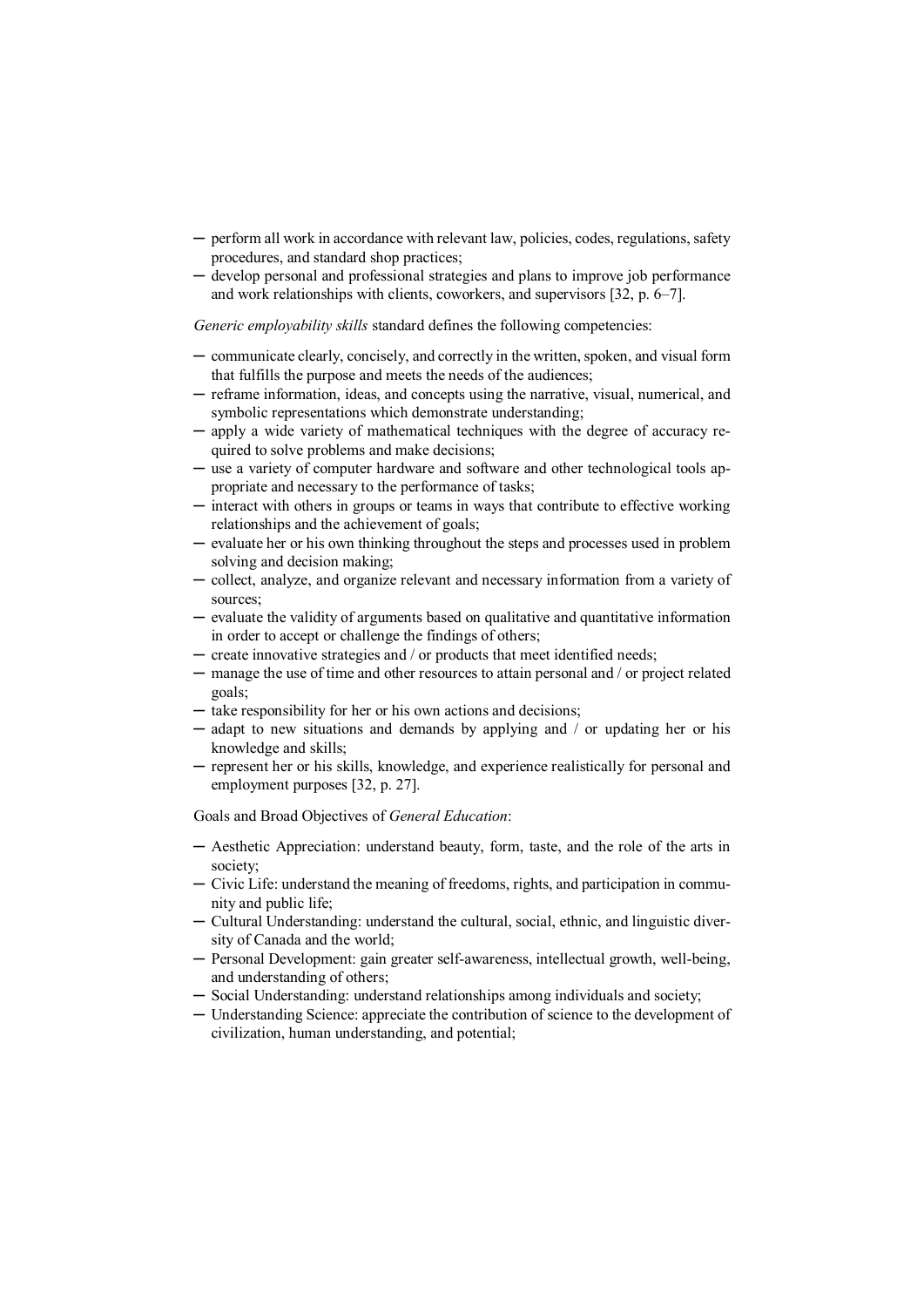- ─ Understanding Technology: understand the interrelationship between the development and use of technology and society and the ecosystem;
- ─ Work and the Economy: understand the meaning, history, and organization of work; and of working life challenges to the individual and society [32, p. 46-48].

Specialists of Human Resource Systems Group [16] determine two groups of competencies that can be formed at one of five levels  $(1 - basic, 5 - expert)$ :

- 1. *General Competencies* includes:
	- writing skills (at level 4 writes on complex and highly specialized issues);
	- analytical thinking (at level  $4$  applies broad analysis);
	- $\bullet$  interactive communication (at level  $4$  communicates complex messages):
	- problem solving (at level  $4$  solves complex problems);
	- $\bullet$  planning and organizing (at level 4 plans and organizes multiple, complex activities);
	- $\bullet$  team leadership (at level 3 builds strong teams);
	- critical judgment (at level  $4$  formulates broad strategies on multi-dimensional strategic issues);
	- visioning and alignment (at level  $3$  aligns program / operational support);
- 2. *Technical Competencies* includes:
	- calibration / mathematics (at level  $4$  calculates using multiple steps and operations);
	- working with tools and technology (at level  $4$  welds, repairs, and fabricates equipment or machinery);
	- building  $&$  construction design (at level 4 demonstrates advanced knowledge and ability, and can apply the competency in new or complex situations; guides other professionals);
	- $\bullet$  electrical systems maintenance and repair (at level 4 demonstrates advanced knowledge and ability, and can apply the competency in new or complex situations; guides other professionals);
	- electrical / electronics engineering (at level  $5$  demonstrates expert knowledge and ability, and can apply the competency in the most complex situations; develops new approaches, methods or policies in the area; is recognized as an expert, internally and / or externally);
	- $\bullet$  electrical equipment operation (at level  $5 -$  expert).

Competence matrix for the sector electronics / electrical engineering [1, p. 14-15], developed within the framework of the European project VQTS II (Vocational Qualification Transfer System), covers 8 groups of competencies, each of which is defined at 3 or 4 levels:

- 1. planning, mounting and installing electrical and electronic systems;
- 2. inspecting and configuring electrical and electronical systems and machines in industrial appliances;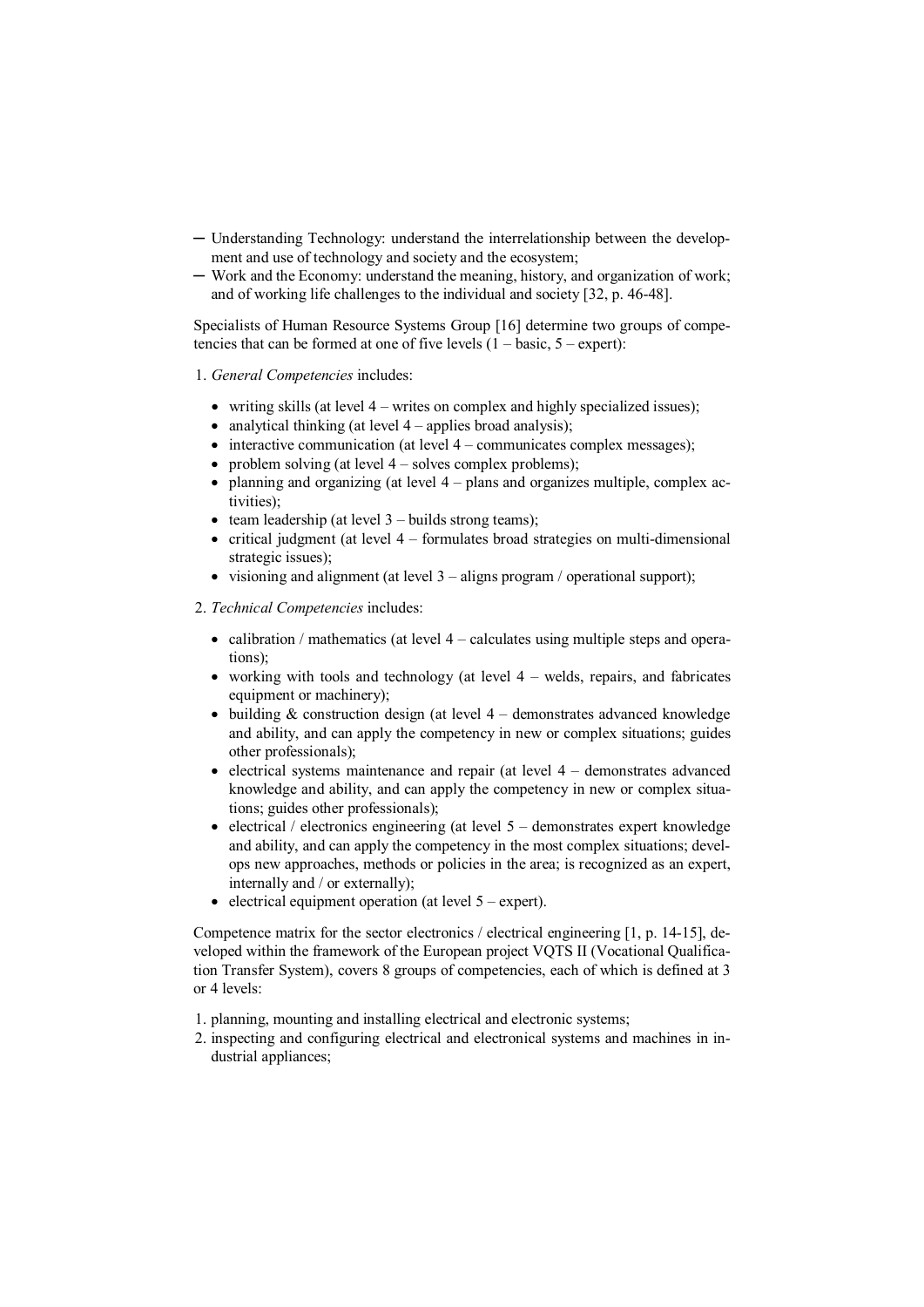- 3. installing and adjusting electrical components and electronic systems;
- 4. designing, constructing and modifying electrical / electronic wirings / circuit boards, control circuitries and machines including their interfaces;
- 5. developing custom designed electrical / electronic systems;
- 6. supervising and supporting work and business processes;
- 7. installing, configuring modifying and testing of application software for the programming of electrical / electronic installations;
- 8. diagnosing and repairing of electrical / electronic systems and equipment.

### 4 Conclusions

Summarizing the experience of electrical engineers professional training in Ukraine and abroad makes it possible to determine the main directions of their professional training modernization:

- 1. transition to competence-oriented training standards;
- 2. development of integrated training programs for "technician-electromechanic engineer-electromechanic" on the basis of the National Qualifications Framework;
- 3. development of professional standards of training specialists in the field of mechatronics for the metallurgical and mining industry;
- 4. ensuring continuous training and retraining of electrical engineers based on the use of modern ICT tools.

### References

- 1. Becker, M.: Competence matrix for the sector electronics / electrical engineering. VQTS II – Vocational Qualification Transfer System Leonardo da Vinci – LLP-LdV-TOI-2007-AT-0017, Flensburg. http://www.biat.uni-flensburg.de/biat/Projekte/VQTS-II/WP2-VQTS-Competence-Matrix-Electrician-II\_EN.pdf (2009). Accessed 31 Jan 2018
- 2. Bolshakov, V.I., Uchitel, A.D., Fainshtein, V.G., Tcvetnov, V.A., Svanidze, V.Z., Modlo, E.A.: Tcifrovaia sistema upravleniia tiristornymi privodami (Digital Thyristor Drive Control System). Metallurgical and Mining Industry. 3, 104–105 (2006)
- 3. Cabinet of Ministers of Ukraine: Pro derzhavne zamovlennia na pidhotovku fakhivtsiv, naukovo-pedahohichnykh ta robitnychykh kadriv, na pidvyshchennia kvalifikatsii ta perepidhotovku kadriv (pisliadyplomna osvita) dlia derzhavnykh potreb u 2012 rotsi. Kyiv (2012)
- 4. Criteria for Accrediting Engineering Technology Programs: Effective for Reviews During the 2014-2015 Accreditation Cycle. Incorporates all changes approved by the ABET Board of Directors as of October 26, 2013. ABET, Baltimore (2013)
- 5. Detail for CIP Code 15.0403. Institute of Education Sciences, National Center for Education Statistics, U.S. Department of Education, Washington. http://nces.ed.gov/ipeds/cipcode/cipdetail.aspx?y=55&cip=15.0403 (2010). Accessed 1 Feb 2018
- 6. Dixit, U.S.: Mechatronics Education. In: Davim, J.P. (ed.): Mechanical Engineering Education, pp. 61–106. ISTE, London (2012)
- 7. Dmuh, G.Ju.: Pedagogicheskie uslovija formirovanija professional'noj kompetentnosti magistrov jelektrotehnicheskogo napravlenija (Pedagogical conditions for the formation of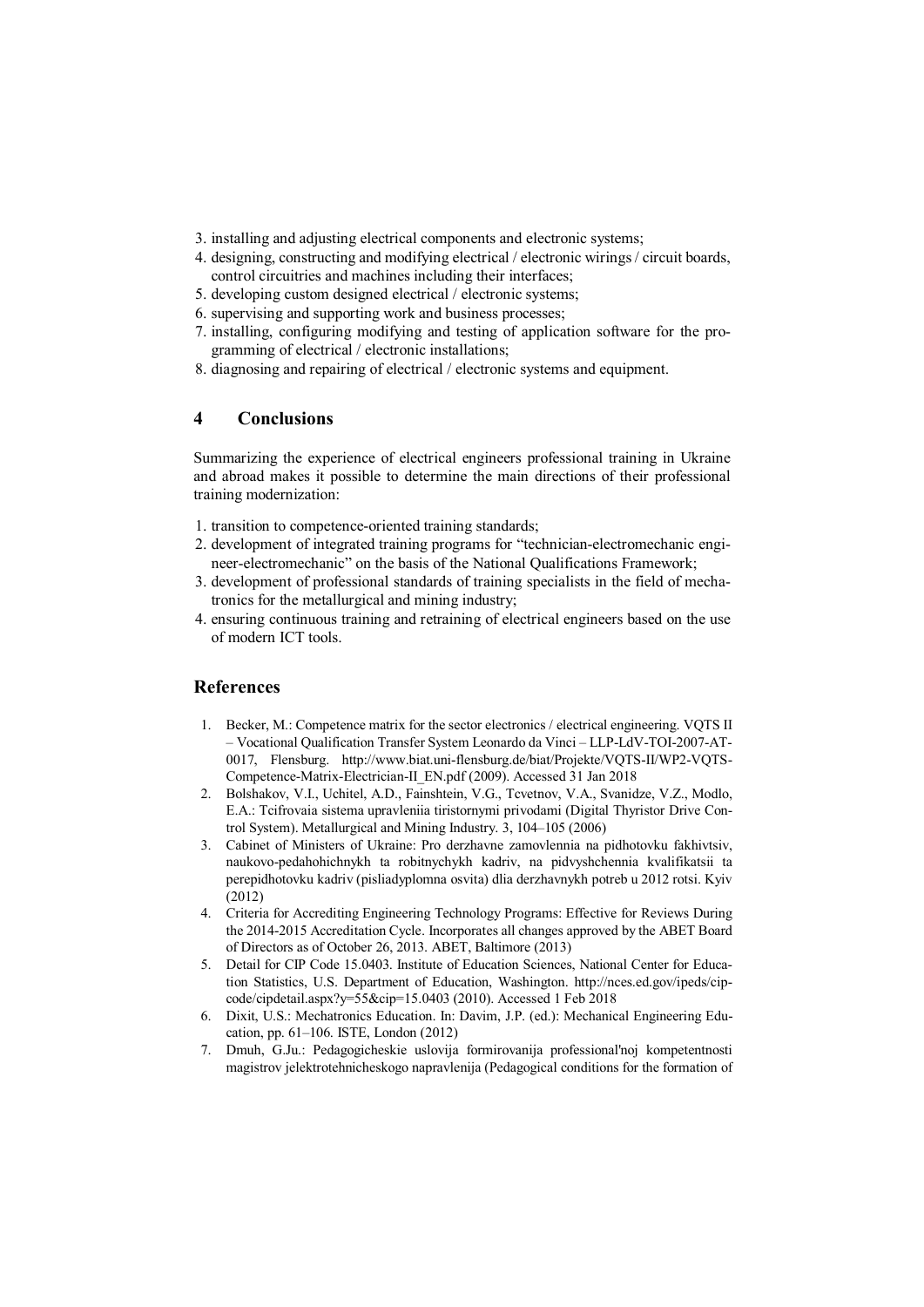professional competence of masters of electrotechnical direction). Dissertation, Far Eastern Federal University (2010)

- 8. Dragunova, E.A.: Proektirovanie i realizacija teoreticheskogo obespechenija mnogourovnevoj jelektrotehnicheskoj podgotovki specialistov v vuze (Design and implementation of theoretical support of multi-level electrical engineering training of specialists in the university). Dissertation, Togliatti State University (2000)
- 9. Fainshtein, V.G., Svanidze, V.Z., Modlo, E.A.: Opyt vnedreniia sistem upravleniia elektroprivodom (Experience in the implementation of electric drive control systems). Vіsnik Kremenchutckogo derzhavnogo polіtekhnіchnogo unіversitetu (Transactions of the State Politechnic University). 2/2003 part 2 (19), 24–25 (2003)
- 10. Fajnshtejn, V.G., Cvetnov, V.A., Modlo, E.A., Svanidze, V.Z., Kostjuchenko, M.I., Kvashin, V.N., Blohin, D.P.: Opyt razrabotki i vnedrenija cifrovoj sistemy upravlenija glavnymi jelektroprivodami prokatnyh stanov SPC-2 "Krivorozhstali" (Experience in developing and implementing a digital control system for the main electric drives of rolling mills SPC-2 "Krivorozhstal"). In: Metallurgical and Mining Industry. 2, 98–100 (2005)
- 11. Fiks, N.P.: Teoreticheskoe obosnovanie sozdanija i opyt primenenija avtomatizirovannogo uchebno-metodicheskogo kompleksa: na primere kursa teoreticheskih osnov jelektrotehniki (Theoretical substantiation of the creation and experience of the application of the automated educational and methodical complex: on the example of the course of theoretical foundations of electrical engineering). Dissertation, Tomsk State University of Control Systems and Radioelectronics (2001)
- 12. Fraser, C.J., Milne, J.S., Logan, G.M.: An educational perspective on applied mechatronics. Mechatronics. 3(1), 49–57. (1993). doi:10.1016/0957-4158(93)90037-3
- 13. Gamov, A.V.: Razvitie professional'nyh kompetencij studentov na osnove integracii jelektrotehnicheskih disciplin (Development of professional competencies of students on the basis of integration of electrical disciplines). Dissertation, Russian State Vocational Pedagogical University (2008)
- 14. Hanson, M.: Teaching mechatronics at tertiary level. Mechatronics. 4(2), 217–225 (1994). doi:10.1016/0957-4158(94)90045-0
- 15. Hordiienko, M.H.: Formuvannia umin i navychok samostiinoi roboty z inozemnoiu fakhovoiu literaturoiu u maibutnikh inzheneriv (Formation of skills and abilities of independent work with foreign professional literature from future engineers). Dissertation, Institute of Pedagogical Education and Adult Education of the Academy of Pedagogical Sciences of Ukraine (2008)
- 16. Human Resource Systems Group Ltd.: Electrical Engineer Job Description. Job Group: Engineering. http://ccjournals.eu/materials/ee.pdf (2013). Accessed 2 Feb 2018
- 17. Kashkin, S.N.: Razrabotka modeli professional'no orientirovannogo nepre-ryvnogo tehnologicheskogo obrazovanija budushhego specialista (na primere jelektrotehnicheskogo profilja) (Development of the model of professionally oriented continuous technological formation of the future specialist (on an example of electrotechnical profile)). Dissertation, Voronezh regional institute of advanced studies and retraining of educators (2006)
- 18. Kotmakova, T.B. Formirovanie lichnostnoj mobil'nosti kak professional'nogo kachestva budushhih specialistov v processe obuchenija v vuze (na primere special'nosti "Jelektricheskij transport zheleznyh dorog") (The formation of personal mobility as a professional quality of future specialists in the process of training in the university (on the example of the specialty "Electric transport of railways")). Dissertation, Far Eastern State Transport University (2011)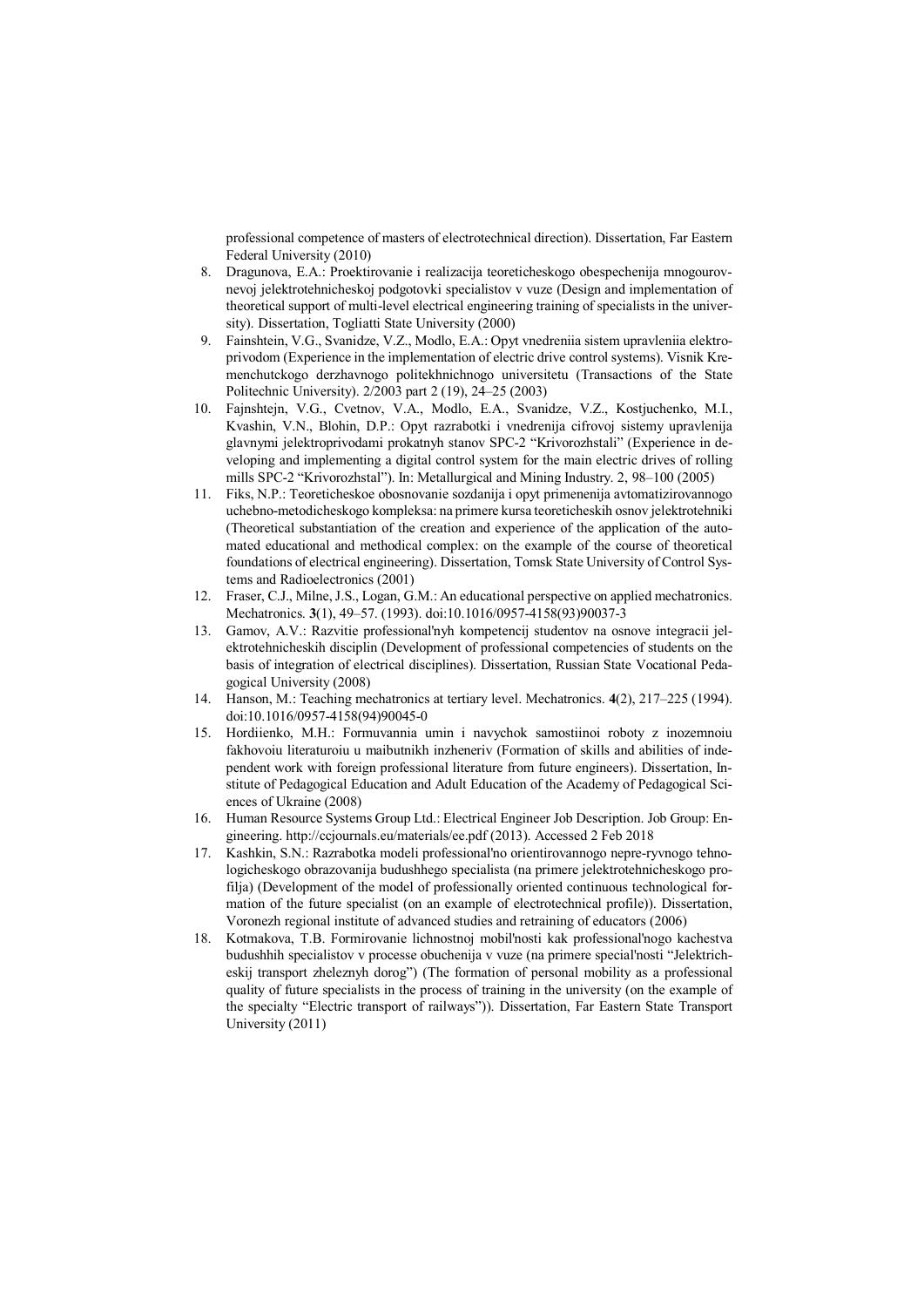- 19. Krylova, T.V.: Naukovi osnovy navchannia matematyky studentiv nematematychnykh spetsialnostei (na bazi metalurhiinykh, enerhetychnykh i elektromekhanichnykh spetsialnostei vyshchoho zakladu tekhnichnoi osvity) (Scientific fundamentals of teaching mathematics students of non-mathematical specialties (on the basis of metallurgical, energetic and electromechanical specialties of the higher institution of technical education)). Dissertation, National Pedagogical Dragomanov University (1999)
- 20. Lavrenina, A.N.: Sistema professional'no napravlennogo obuchenija fizike studentov jelektrotehnicheskih special'nostej vuza (The system of professionally directed training of physics students of electrical engineering specialties of the university). Dissertation, Togliatti State University (1999)
- 21. Mazhirina, R.E.: Formirovanie gotovnosti studentov jelektrotehnicheskih special'nostej k provedeniju inzhenernogo jeksperimenta (Formation of readiness of students of electrotechnical specialties for engineering experiment). Dissertation, Orenburg State University (2002)
- 22. Ministry of Education and Science of Ukraine: Haluzevyi standart vyshchoi osvity Ukrainy HSVOU 6.050702-2014. Osvitno-profesiina prohrama bakalavra. Haluz znan 0507 Elektrotekhnika ta elektromekhanika. Napriam pidhotovky 6.050702 Elektromekhanika. Kvalifikatsiia 2149.2 Molodshyi inzhener-elektromekhanik (The branch standard of higher education of Ukraine BSHEU 6.050702-2014. Educational and professional bachelor's program. Branch of knowledge 0507 Electrical engineering and electromechanics. Direction of preparation 6.050702 Electromechanics. Qualification 2149.2 Junior engineer-electromechanic). Kyiv (2014)
- 23. Ministry of Education and Science of Ukraine: Haluzevyi standart vyshchoi osvity Ukrainy HSVOU 6.050702-2014. Osvitno-kvalifikatsiina kharakterystyka bakalavra. Haluz znan 0507 Elek-trotekhnika ta elektromekhanika. Napriam pidhotovky 6.050702 Elektromekhanika. Kvalifikatsiia 2149.2 Molodshyi inzhener-elektromekhanik (The branch standard of higher education of Ukraine BSHEU 6.050702-2014. Educational and professional bachelor's characteristic. Branch of knowledge 0507 Electrical engineering and electromechanics. Direction of preparation 6.050702 Electromechanics. Qualification 2149.2 Junior engineer-electromechanic). Kyiv (2014)
- 24. Modlo, E.A., Uchitel, A.D.: O sozdanii annotirovannogo kataloga avtomatizirovannyh sistem upravlenija tehnologicheskimi processami i mehanizmami metallurgicheskih predprijatij (About creation of an annotated catalog of automated control systems of technological processes and mechanisms of metallurgical enterprises). In: A collection of scientific works on the results of the work of the IV International Scientific and Technical Conference, Kryvyi Rih, 24 November 2017, p. 126. Publisher Roman Kozlov, Kryvyi Rih (2017)
- 25. Modlo, E.O.: Kompetentnist bakalavra elektromekhaniky v modeliuvanni (Competence of bachelor in electromechanics in simulation). Bulletin of Alfred Nobel University, Dnipropetrovsk, Series "Pedagogy and Psychology". 1(9), 17–24, 294 (2015)
- 26. Modlo, E.O., Echkalo, Yu.V., Semerikov, S.O., Tkachuk, V.V.: Vykorystannia tekhnolohii dopovnenoi realnosti u mobilno oriientovanomu seredovyshchi navchannia VNZ (Using technology of augmented reality in a mobile-based learning environment of the higher educational institution). Naukovi zapysky, Seriia: Problemy metodyky fizyko-matematychnoi i tekhnolohichnoi osvity. 11(1), 93–100 (2017)
- 27. Modlo, Ye.O.: Kompiuterne modeliuvannia v pidhotovtsi bakalavriv elektromekhaniky (Computer simulation in bachelors of electromechanics training). In: Proceedings of the Ukrainian Scientific and Methodical Workshop on Computer Simulation in Education, Kryvyi Rih, 12 April 2013, pp. 25–26. Publishing Department of the KMI, Kryvyi Rih (2013)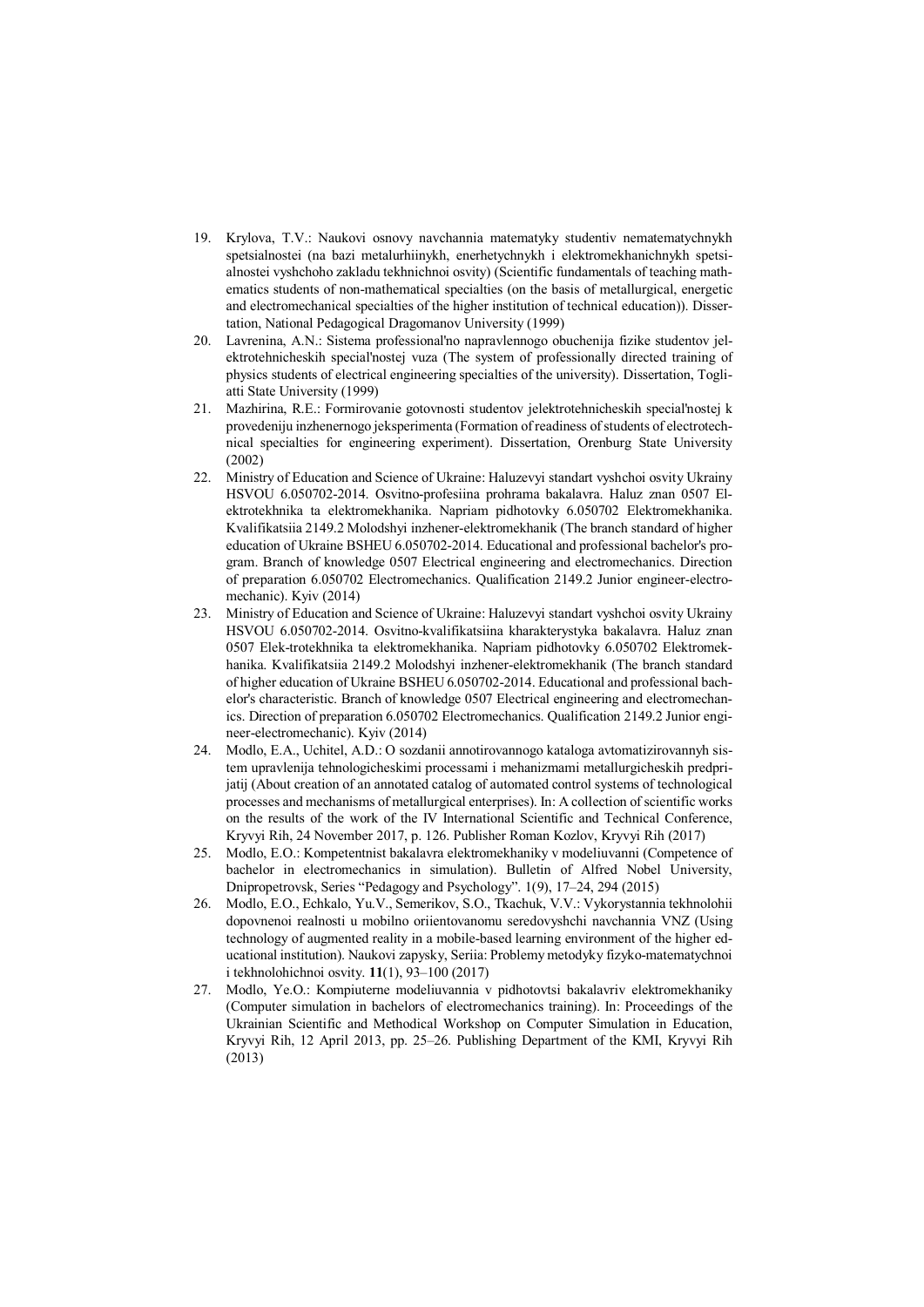- 28. Modlo, Ye.O.: Mekhatronika yak novyi napriam pidhotovky fakhivtsiv z elektromekhaniky (Mechatronics as a new direction in the training of specialists in electromechanics). In: Proceedings of the international scientific and technical conference on Sustainable development of industry and society, Kryvyi Rih, pp. 32–33 (2015)
- 29. Modlo, Ye.O.: Proektuvannia systemy kompetentsii bakalavra elektromekhaniky v modeliuvanni (Designing the system of competencies of the bachelor of electromechanics in simulation). In: Information technology in education and science. 7, 111–116 (2015)
- 30. Modlo, Ye.O.: Zmist kompetentsii bakalavra elektromekhaniky v modeliuvanni tekhnichnykh obiektiv (Contents of the competences of the bachelor of electromechanics in the technical objects simulation). In: Cherkasy university bulletin, Pedagogical sciences. 17, 64–70 (2016)
- 31. Motorina, N.P.: Metodika organizacii professional'noj jelektrotehnicheskoj podgotovki sovremennogo inzhenera (Technique of organization of professional electrotechnical training for a modern engineer). Dissertation, Tambov State Technical University (2002)
- 32. Ontario Ministry of Training, Colleges and Universities: Electromechanical Engineering Technology Program Standard: The approved program standard for all Electromechanical Engineering Technology programs of instruction leading to an Ontario College Advanced Diploma delivered by Ontario Colleges of Applied Arts and Technology (MTCU funding code 61021). Toronto (2003)
- 33. Pankova, N.G.: Metodika obuchenija jelektrotehnicheskim disciplinam v tehnicheskom universitete s primeneniem informacionnyh tehnologij (Methods of teaching electrical engineering disciplines in a technical university using information technology). Dissertation, Nizhny Novgorod State Technical University n.a. R.E. Alekseev (2004)
- 34. Pchela, S.A.: Obespechenie preemstvennosti podgotovki specialistov jelektro-tehnicheskogo profilja v bazovoj professional'noj shkole (Ensuring the continuity of the training of electrical specialists in the basic vocational school). Dissertation, Mari State University (2007)
- 35. Polskii, M.A.: Metodicheskie osnovy sozdanija i primenenija kombinirovannyh didakticheskih interaktivnyh programmnyh sistem po jelektrotehnicheskim disciplinam (Methodical bases for the creation and application of combined didactic interactive software systems in electrotechnical disciplines). Dissertation, Astrakhan state technical university (2006)
- 36. Potemkina, S.N.: Metodika professional'no napravlennogo obuchenija zadach po fizike studentov jelektrotehnicheskih special'nostej vuzov (Method of professionally directed training of the problems of physics of students of electrotechnical specialties of high schools). Dissertation, Togliatti State University (1999)
- 37. Roney, M.W.: Electro-mechanical Technology: A Field Study of Electro-mechanical Technician Occupations: Final Report, Part I. U.S. Department of Health, Education and Welfare, Washington (1966)
- 38. Roney, M.W.: Electromechanical Technology: A Post-High School Technical Curriculum: Final Report, Part II. U.S. Department of Health, Education and Welfare, Washington (1966)
- 39. Sagdeeva, G.S.: Razvitie intellektual'noj kompetentnosti budushhih specialistov (na primere podgotovki inzhenerov-jelektrikov) (Development of intellectual competence of future specialists (on the example of training of electrician engineers)). Dissertation, Kazan National Research Technological University (2013)
- 40. Shishchenko, E.V.: Formirovanie professional'nyh kompetencij u studentov tehnicheskih special'nostej na osnove integracii jelektrotehnicheskih disciplin (na primere zheleznodorozhnogo tehnikuma) (Formation of professional competences for students of technical specialties on the basis of integration of electrical engineering disciplines (on the